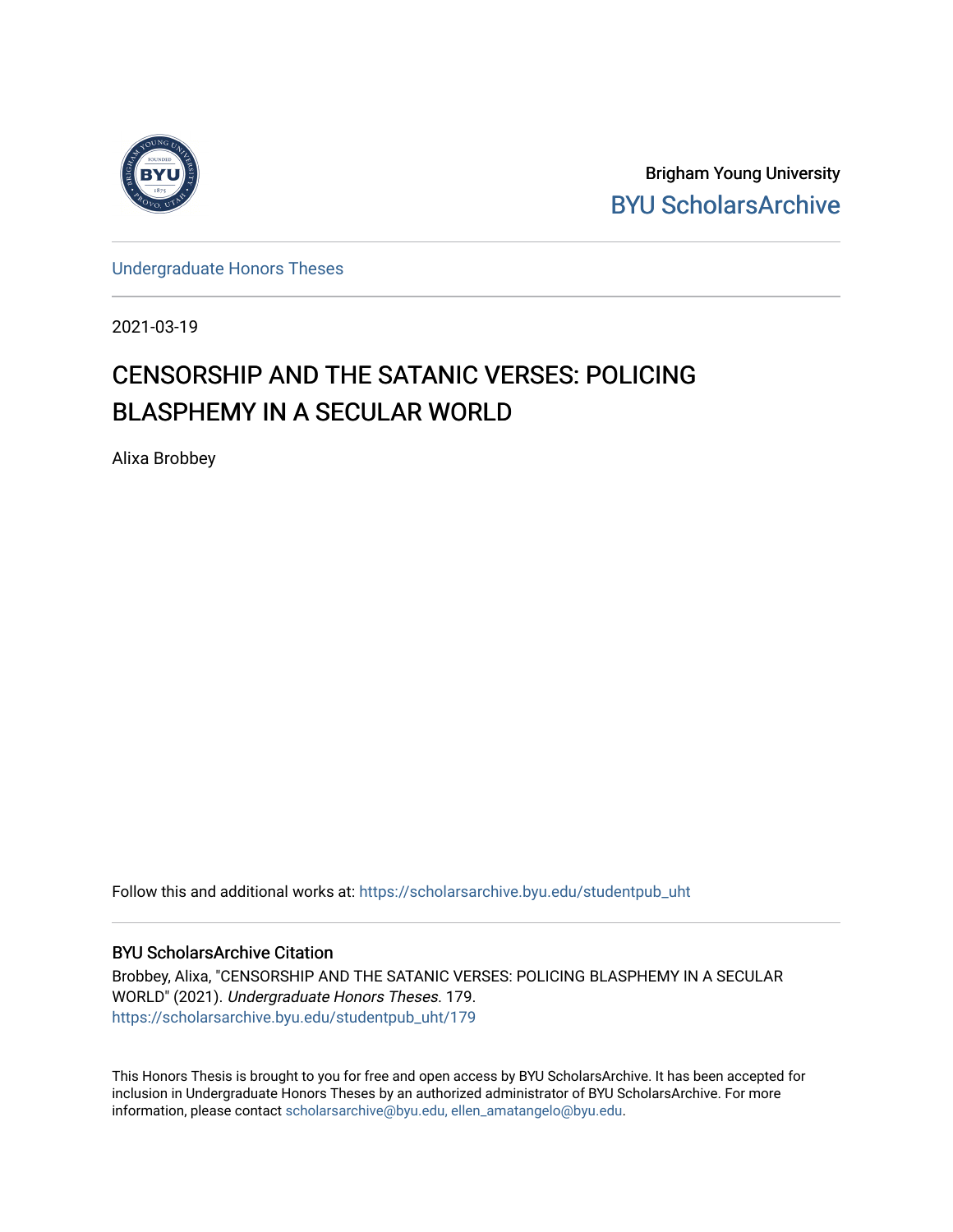Honors Thesis

# CENSORSHIP AND *THE SATANIC VERSES*: POLICING BLASPHEMY IN A SECULAR WORLD

by Alixa Brobbey

Submitted to Brigham Young University in partial fulfillment of graduation requirements for University Honors

> English Department Brigham Young University April 2021

Advisor: Nicholas Mason Honors Coordinator: John Talbot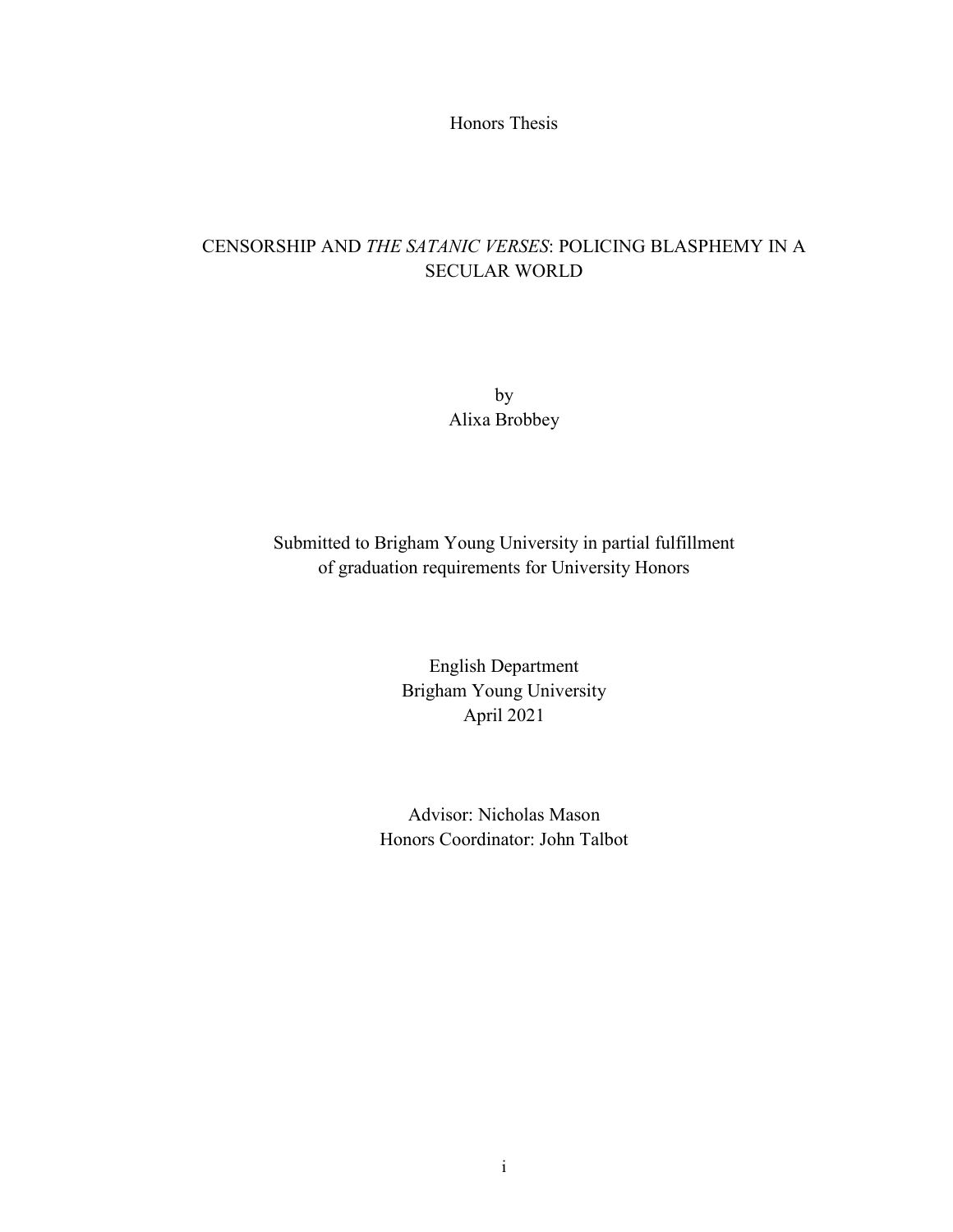### ABSTRACT

## CENSORSHIP AND *THE SATANIC VERSES*: POLICING BLASPHEMY IN A SECULAR WORLD

Alixa Brobbey English Department Bachelor of Arts

Free speech is currently a hotly debated topic in the world of arts. This thesis traces the history and abolition of blasphemy law in England in light of its relationship with censorship in English literature. I examine the Rushdie Affair and its legacy, particularly in comparison to the *Gay News* trial. Building on previous scholarship, I examine the arguments that hate speech laws serve as a replacement for blasphemy law. I conclude with the suggestion that hate speech laws be amended to include a clause specifying that works of artistic merit cannot be prosecuted under such laws, mirroring the language of a similar exception under obscenity law.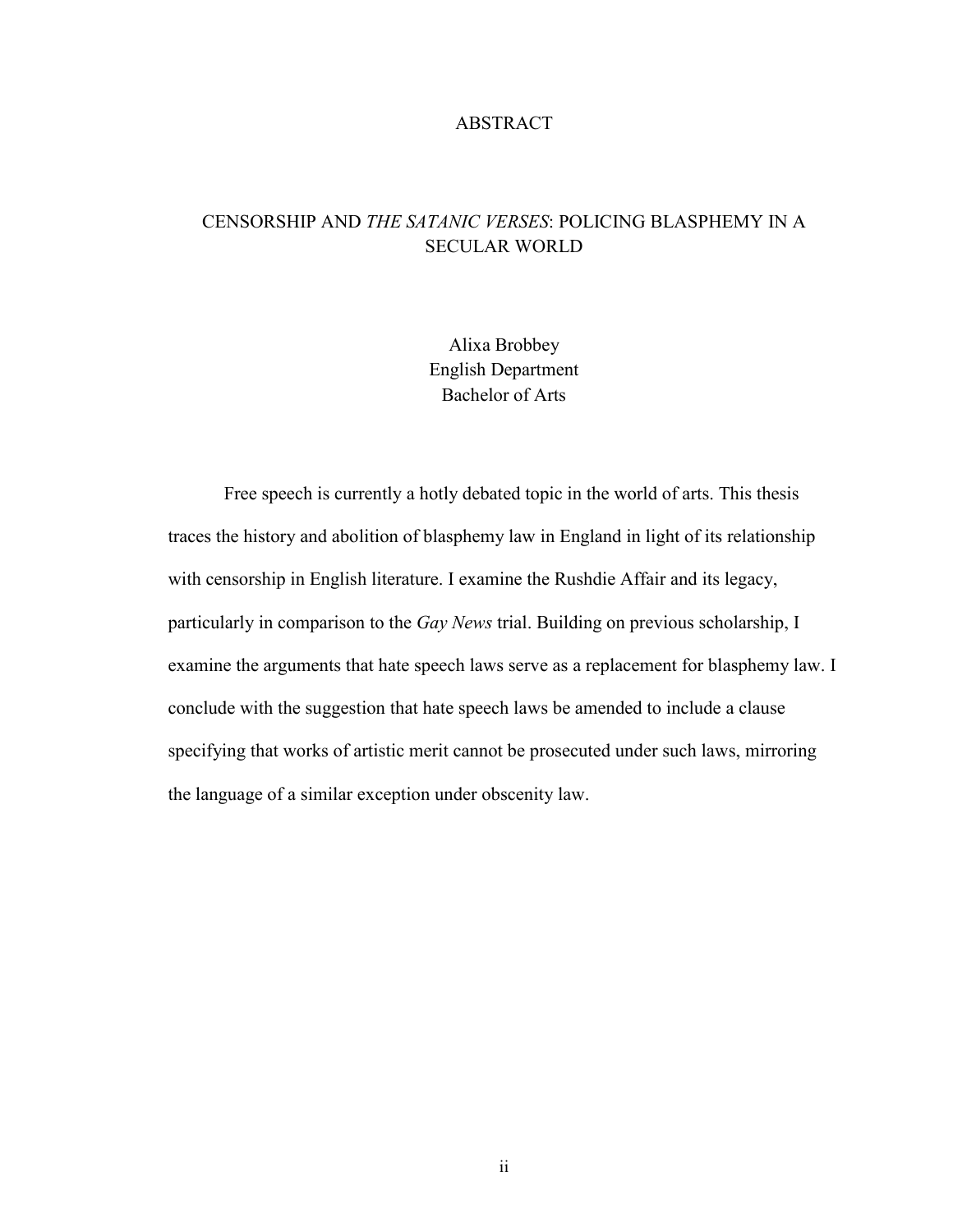### ACKNOWLEDGEMENTS

I would like to thank Dr. Mason for his diligent guidance, endless support, and brilliant insights. This paper would not exist without his mentorship, instruction, and encouragement. I'd also like to thank Dr. Talbot, Dr. Leman, and Dr. Lawrence for providing resources and feedback throughout this process. I'm grateful to my family, the Reeses, and the Honors program for allowing me to thrive at BYU and providing me with the motivation and resources to undertake such an intense project. And finally, to John, thank you for always being my listening ear and sparring partner.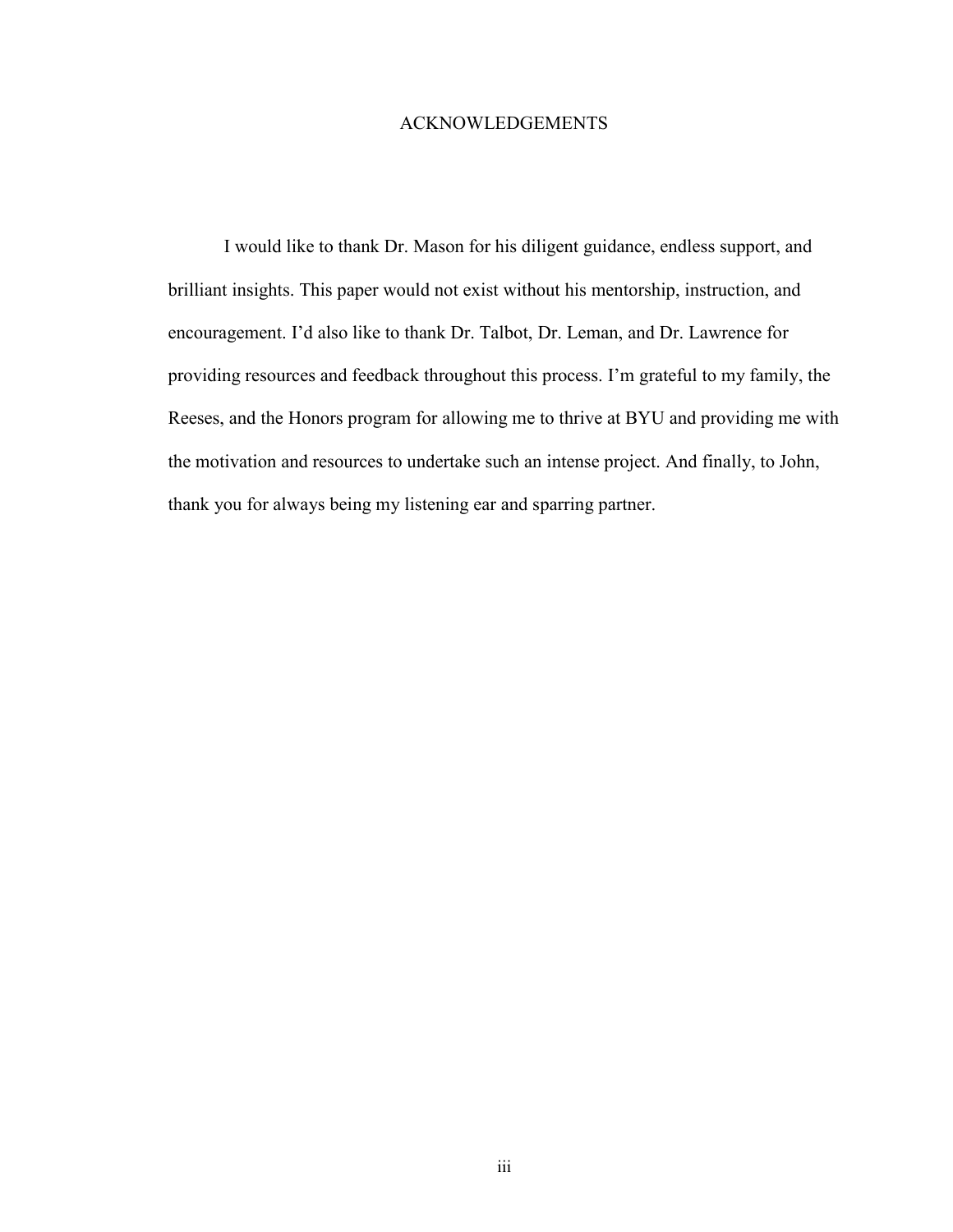# TABLE OF CONTENTS

| III. The Rushdie Affair: Publication and Controversies 1988-late 90s 9        |
|-------------------------------------------------------------------------------|
| IV. The End of the Rushdie Affair and the Abolition of Blasphemy 15           |
| V. Comparing Kirkup and Rushdie: How to Address Blasphemy in the Modern Age19 |
|                                                                               |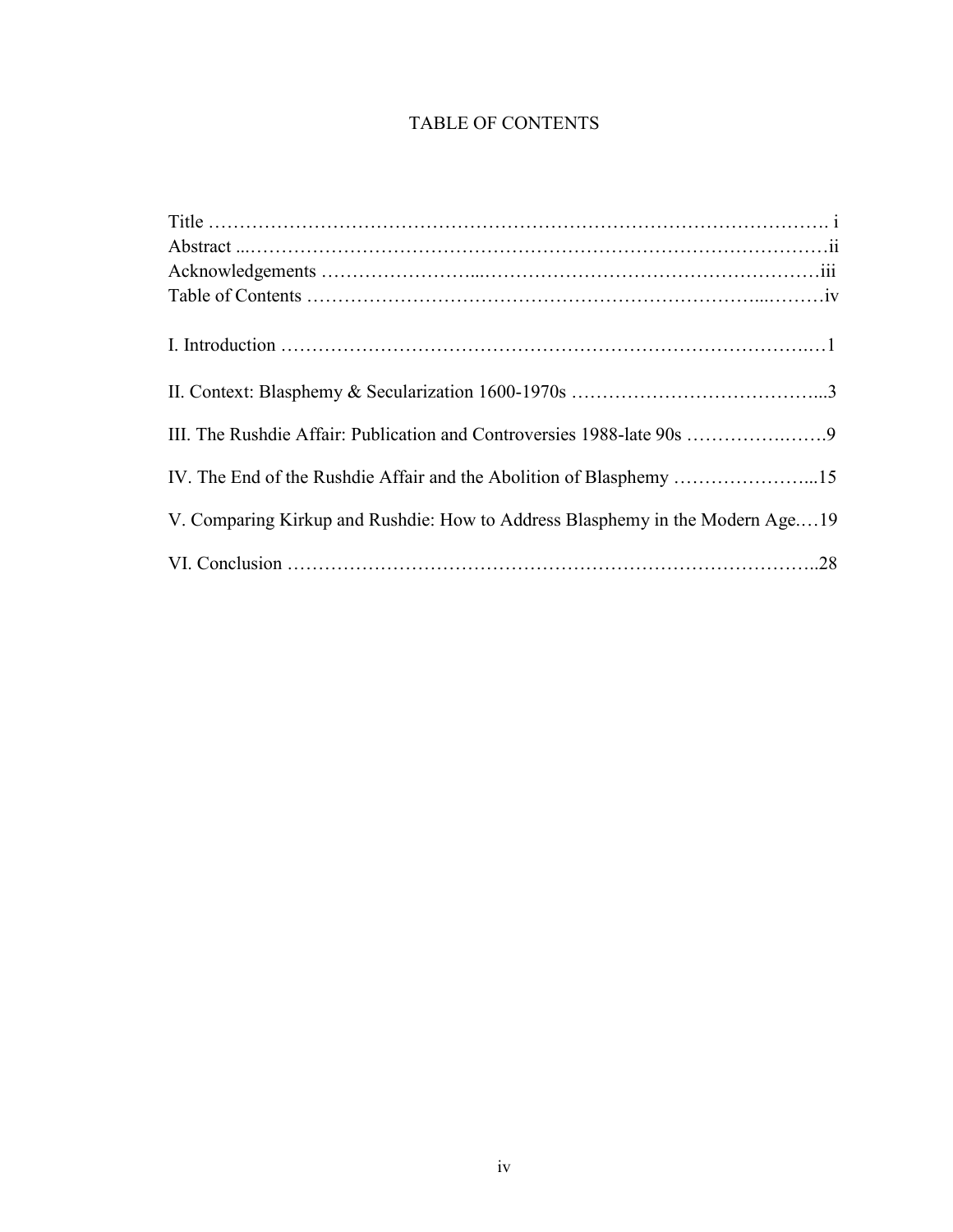### **Introduction**

In July of 2020, several prominent writers, thinkers, and academics—ranging from Martin Amis to Noam Chomsky to Gloria Steinem—published an open letter in *Harper's Magazine* warning that "the free exchange of information and ideas, the lifeblood of a liberal society, is daily becoming more constricted" (Ackerman et al.). The letter was a reminder that the debate around free speech is currently one of the most urgent and pressing in the world of arts and ideas. Although most modern Western democracies enshrine the right to free speech in their legal codes, there are exceptions to this right, which vary from nation to nation. Many of these exceptions take the form of laws against hate speech or threatening language directed at a group or individual group based on an aspect of their identity, such as race or gender.

One specific identity that frequently comes up in discussions around speech is religious identity. As most Western nations have tended to become both more secular and more ethnically and religiously diverse, the conversation surrounding when or how to police speech or writing that offends religious sensibilities has become increasingly complicated. Incidents like the 2015 Charlie Hebdo attack, during which two Islamist gunmen murdered twelve staff members at the satirical magazine's headquarters in Paris for publishing depictions of Mohammed, repeatedly draw attention to the different perspectives concerning whether individuals should be able to publish texts that are offensive to religious communities and remind us of the urgency of finding ways to balance these different points of view. These different points of view also frequently clash in the literary world, as publishers, politicians, readers, and authors weigh in on whether certain novels are too potentially offensive to significant religions to be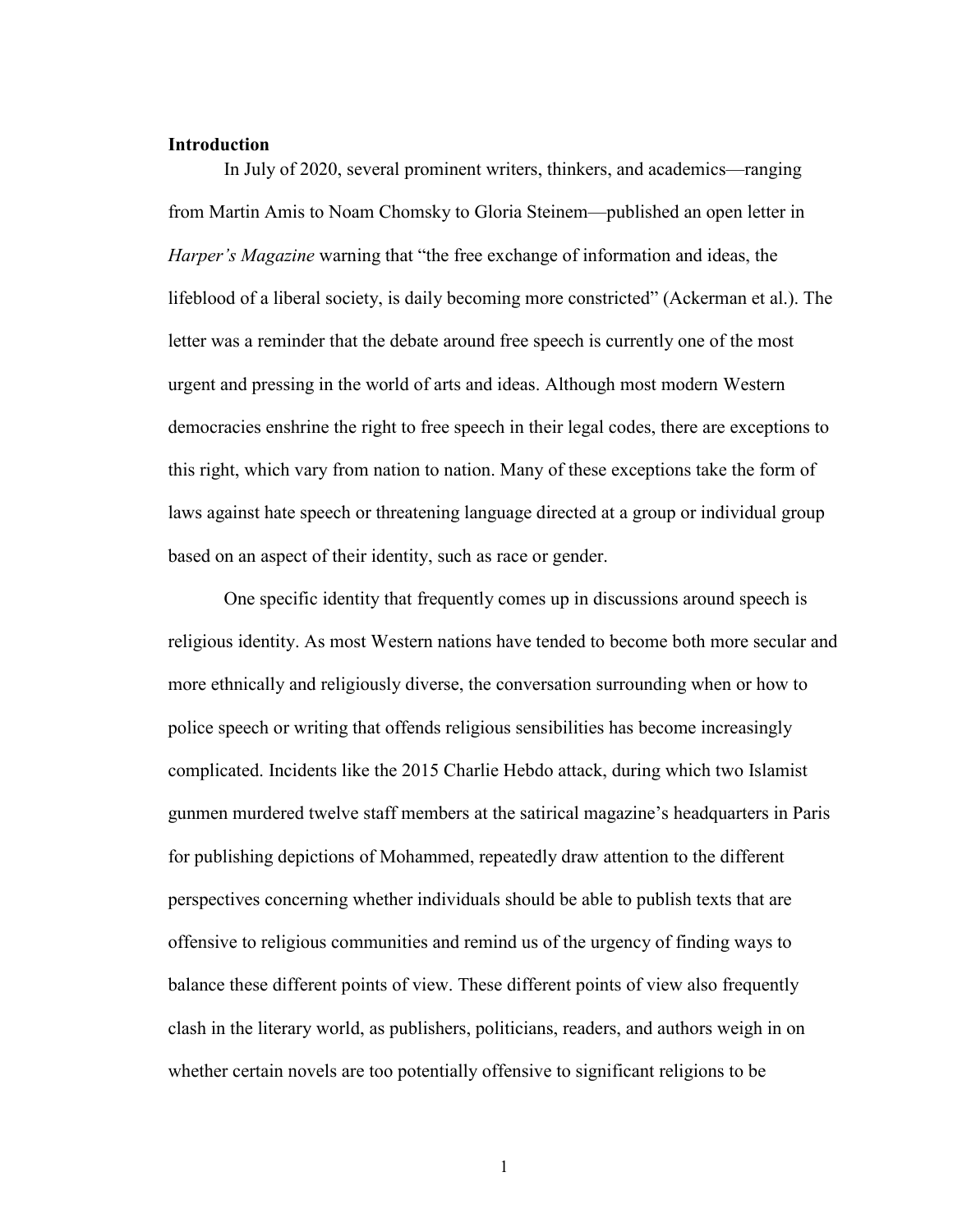published. In the realm of literature, the United Kingdom has frequently been ground zero for debates over policing blasphemy in literary publishing. Unlike in the United States, where the First Amendment prevents federal legislation against blasphemy, blasphemy laws remained part of England's criminal code until 2008, when they were superseded by broader legislation against hate speech and outlawed in both England and Wales—they remain in force in Scotland and Northern Ireland. Although the blasphemy law has effectively been abolished, there is still tension and uncertainty concerning what is off-limits when it comes to writing and publishing potentially offensive material that deals with religion. This question is especially potent in the arts world, where novels, music, and movies often push the limits of socially acceptable discourse. Even in supposedly secular societies, artists, publishers, lawmakers, and religious leaders continue to struggle to prioritize the competing values of free speech and protecting what many in the community consider sacred.

In England, the so-called "Rushdie Affair" is an excellent case study for analyzing attempts to balance the values of free speech and protecting the sacred in a modern, secular society. At the heart of this pivotal episode in modern literary history was the 1988 publication of Salman Rushdie's novel *The Satanic Verses* and subsequent widespread protests in Britain and beyond calling for the book to be censored. Most notoriously, amid the uproar the Ayatollah Khomeini of Iran issued a fatwa, or special decree in Islamic law, calling for Rushdie's death. This thesis will focus on the Rushdie Affair and its aftermath, starting by locating the publication of *The Satanic Verses* within a specific moment in British history, both in relation to the secularization of the public sphere and traditional legal mechanisms for prosecuting works deemed blasphemous.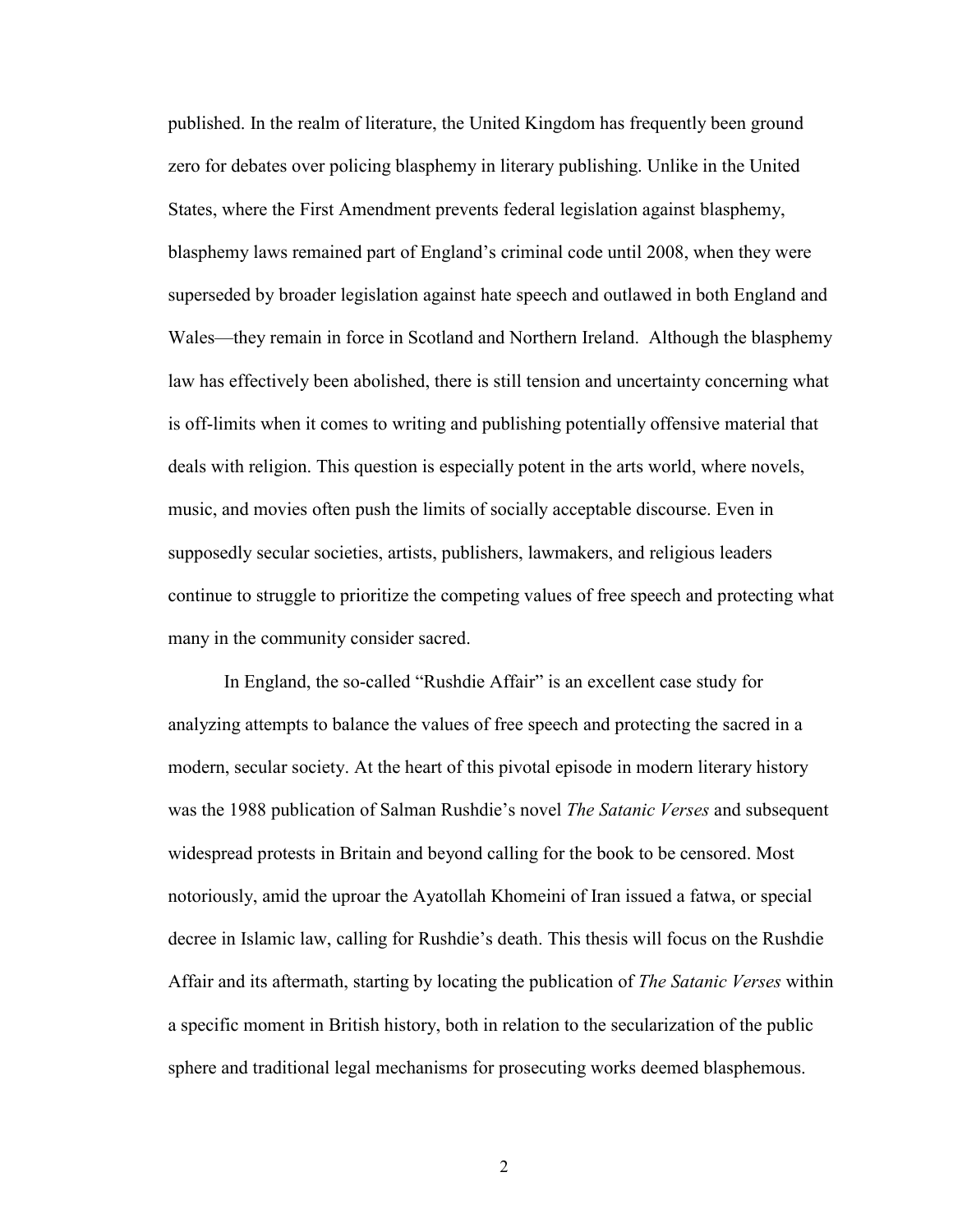Then, I will discuss how, in contrast to the 1978 case Whitehouse v. Lemon, the last English blasphemy trial prior to 1988, legal mechanisms failed to provide a solution to the controversy of the Rushdie Affair. Additionally, after outlining the end of England's blasphemy laws, I will draw on recent scholarship to connect the social mechanisms used to punish Rushdie's blasphemy to modern mechanisms used to prevent offensive writing from being published today. Finally, I will suggest that the arguments used to allow for the publication of controversial works deemed obscene, such as *Lady Chatterley's Lover*  and *Ulysses*, apply to the publication of blasphemous works. More specifically, I will conclude by arguing that, in order to protect the right to examine religion freely, hate speech laws should be revised to include exceptions for artistic works with potential artistic benefit. This exception, or a similar legal change, could be crucial in determining how successful future efforts to censor literary works will be in secular societies.

#### **Context: Blasphemy & Secularization 1600-1970s**

Modern English blasphemy law originated during the 1600s, in the wake of religious wars between Protestants and Catholics. It was based on older heresy laws, and was similarly designed to stop critics and heretics from criticizing the Christian church. (Webster 22). The main, original intent of this Seventeenth-Century law was to help keep the peace in the country, and going against the established religion of the land through "blasphemy was akin to treason" (Sandberg and Doe 2). According to the "floodgate theory," threats to the Church were also seen as threats to the State that could potentially destroy the moral fabric of society (Webster 23). This relationship between blasphemy and morality was also seen in the development of laws against obscenity, which was originally treated as part of the blasphemy law before becoming its own criminal libel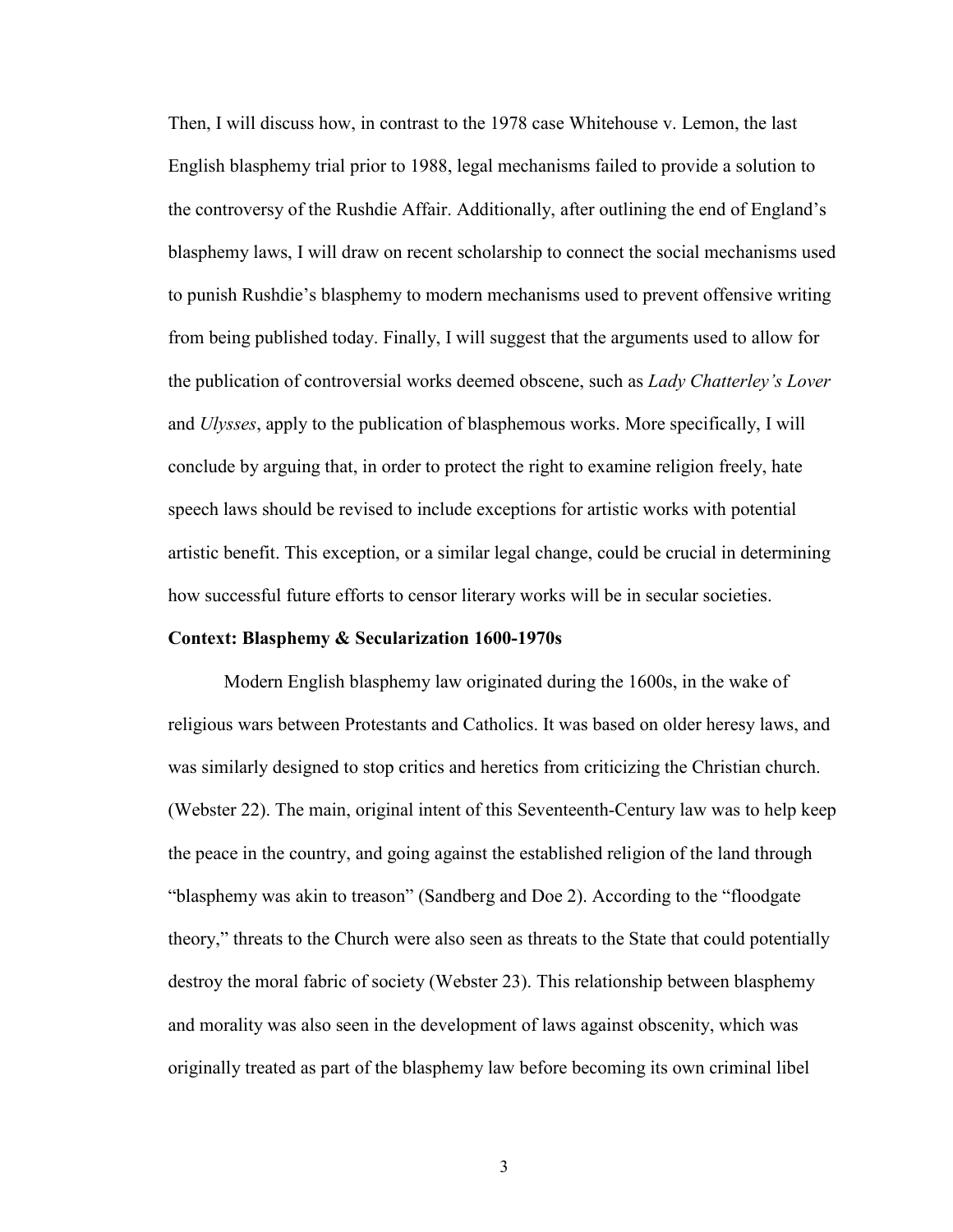offense during the 18th century (Levy 534). Blasphemy law was used several times over the years, especially until the end of the nineteenth century (Webster 22). One prominent trial during this time was that of Edward Moxon, for publishing Percy Shelley's *Queen Mab* in 1840. Others were prosecuted for "disrespectful references to God or Jesus or the Church" or for rebelling in matters of doctrine, showing that this law had as much to do with theology as it did with respect for a state-sanctioned religion. In 1883, Lord Chief Justice Coleridge helped to redefine blasphemy law, emphasizing that secular viewpoints could be expressed legally, as long as it was done in a respectful manner. In 1921, John William Gott was prosecuted for publishing writings critical of Christianity, including describing Jesus as a "circus clown" in 1921. After Gott's prosecution, however, trials for blasphemy all but ceased.

In 1949 Lord Alfred Denning, a lawyer and judge gave the inaugural Hamlyn lecture, one of a series of annual lectures related to a legal topic. His lecture focused on freedom under the law. During a section on freedom of religion, he stated, "the reason for this law was because it was thought that a denial of Christianity was liable to shake the fabric of society, which was itself founded on Christian religion. There is no such danger to society now and the offence of blasphemy is a dead letter" (Denning 46). This further cemented the idea that blasphemy law was an outdated and functionally obsolete offense.

While blasphemy law lay dormant, a related offense, that of obscenity, was decriminalized in certain situations. Like blasphemy, obscenity was illegal for a while, and it was also seen as important for protecting social order and morality within society. In the 1959 Obscene Publications Act, however, there was an exception added that specifically included literary and similar works, stating "a person shall not be convicted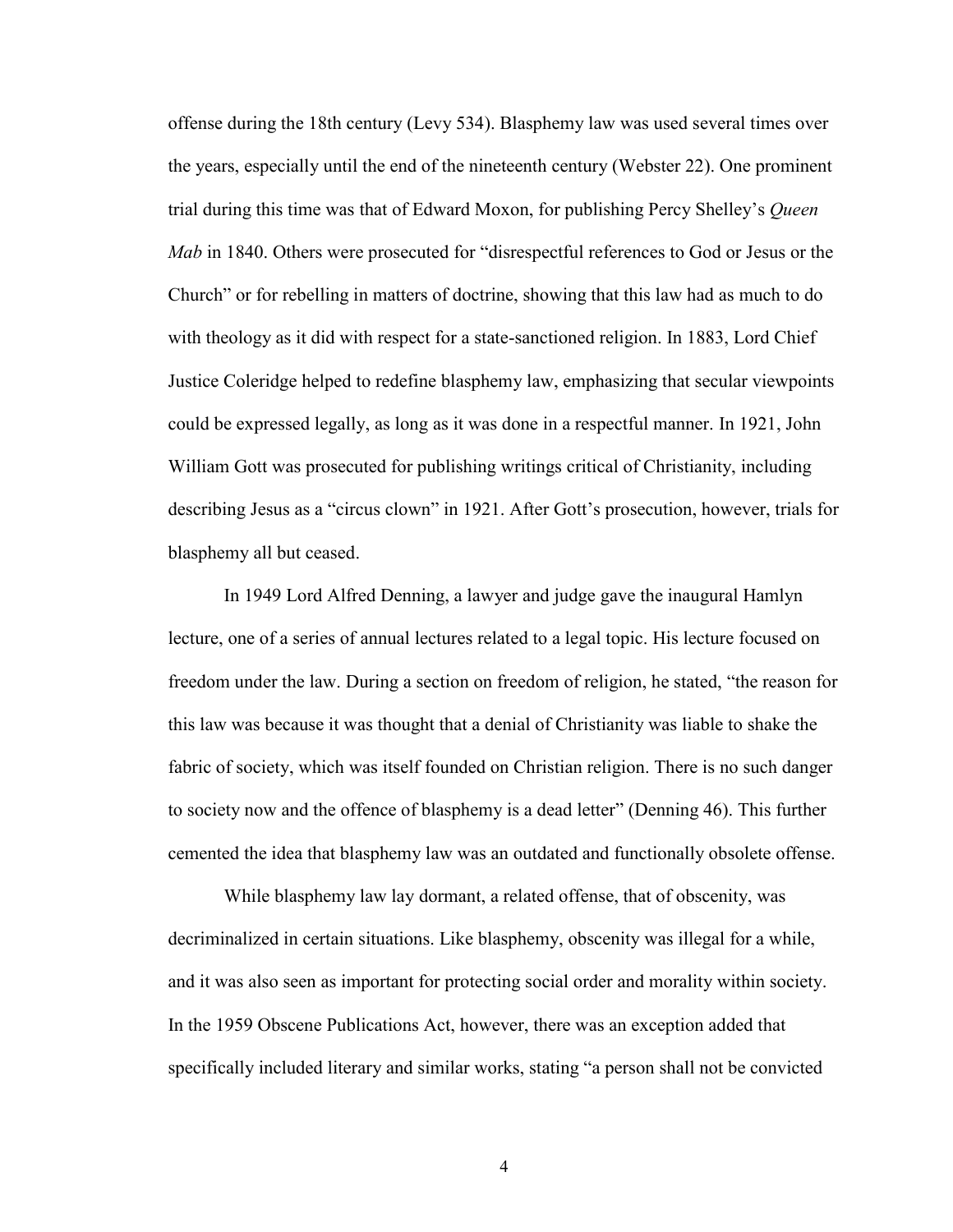of an offence against section two of this Act . . . if it is proved that publication of the article in question is justified as being for the public good on the ground that it is in the interests of science, literature, art or learning, or of other objects of general concern." This act also included a provision stating that, if such works went to trial, experts could testify to the work's artistic merit. This showed that the legislators believed that the powers of literature and art sometimes trump laws regarding decency and that art should not be censored in the way that regular everyday language is.

Similar arguments about artistic merit were made by the judges in the cases of *Lady Chatterley's Lover* and *Ulysses*, two novels that Rushdie mentions when he laments the omission of artistic merit in conversations surrounding *The Satanic Verses* (Rushdie 115). Joyce's *Ulysses* was originally marked as obscene when it was first published in 1922 but was finally able to be published in England 1936. *Lady Chatterley's Lover*, English writer D. H. Lawrence's novel about an unhappily married woman having an affair was initially banned after its 1928 publication for its crude language and sexual content. After a full, unexpurgated version was published in 1960, Viking Penguin was unsuccessfully sued for publishing it under the 1959 Obscene Publications Act. They won the right to publish the full novel using the aforementioned public good defense. The lawyers used arguments related to the text's literary merit and the importance of considering the novel as a whole. Due to the Obscene Publications Act, they were able to "[call] a parade of academics, theologians, educations, politicians and literary reviewers, who testified to the novel's literary, ethical, and pedagogical value" (Fellion and Inglis).

In regards to blasphemy, the idea that this was an outdated and obsolete law was be challenged during the case of Whitehouse v. Lemon, in which a literary work was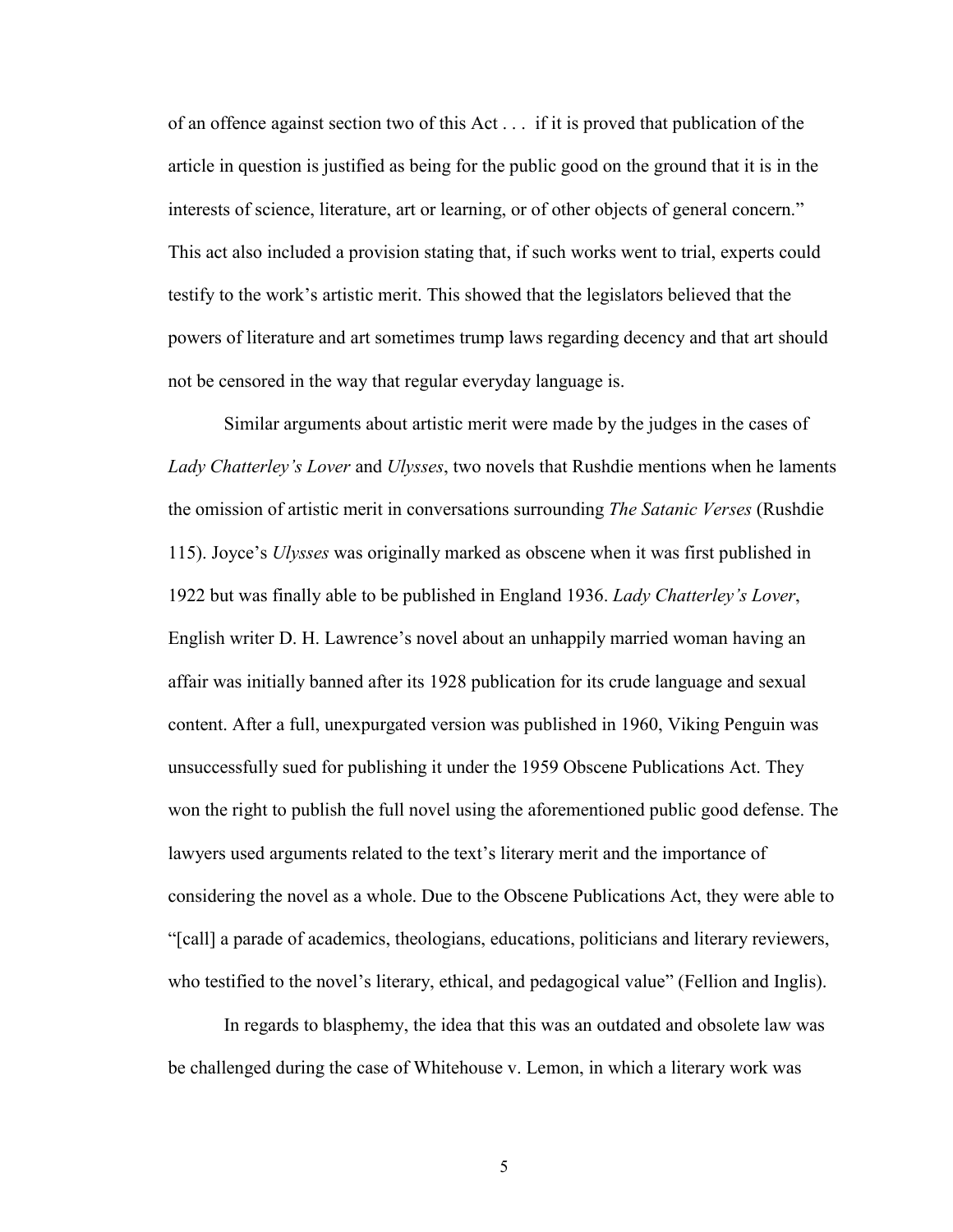successfully prosecuted for blasphemy, suggesting that the policing of texts that offended religious sensibilities remained a governmental prerogative. In 1976 *Gay News*, a biweekly British periodical with a readership of about twenty thousand, published a poem entitled "The Love That Dares to Speak Its Name" by James Kirkup, a minor English poet and professor of literature at the University of Foreign Studies in Tokyo (Levy 536– 38). The poem proved controversial because of its explicit descriptions of gay sex between Jesus Christ and Herod's guards, Pontius Pilate, John the Baptist, and various apostles. Accompanying the poem in *Gay News* was a graphic illustration by Tony Reeves of Jesus lying in the tomb. Kirkup, who was bisexual, claimed that the poem was written to demonstrate his attempts to reconcile his sexuality with his faith (Fellion and Inglis).

Blasphemy charges against the poem were filed by Mary Whitehouse, a leader of British conservative organizations concerned with decency in media, including Clean-Up TV, the National Viewers' and Listeners' Association, and the Nationwide Festival of Light (Fellion and Inglis). She won the criminal prosecution, based on the arguments her lawyers made that the poem would be seen as grossly offensive to religious feelings and that it was important to have respect for the sacred. During their arguments, they also invoked the floodgates theory of morality by asserting that the decision in this case would set the standard for the rest of the century. Alan King-Hamilton, the judge presiding over the trial, implicitly supported the blasphemy charge, asking the jury to consider a series of questions about the poem, such as "Did it shock you when you first read it?" "Could it shock anyone who read it?," and "Could you read it to an audience of fellow Christians without blushing?" When the jury returned a guilty verdict, the publisher of *Gay News*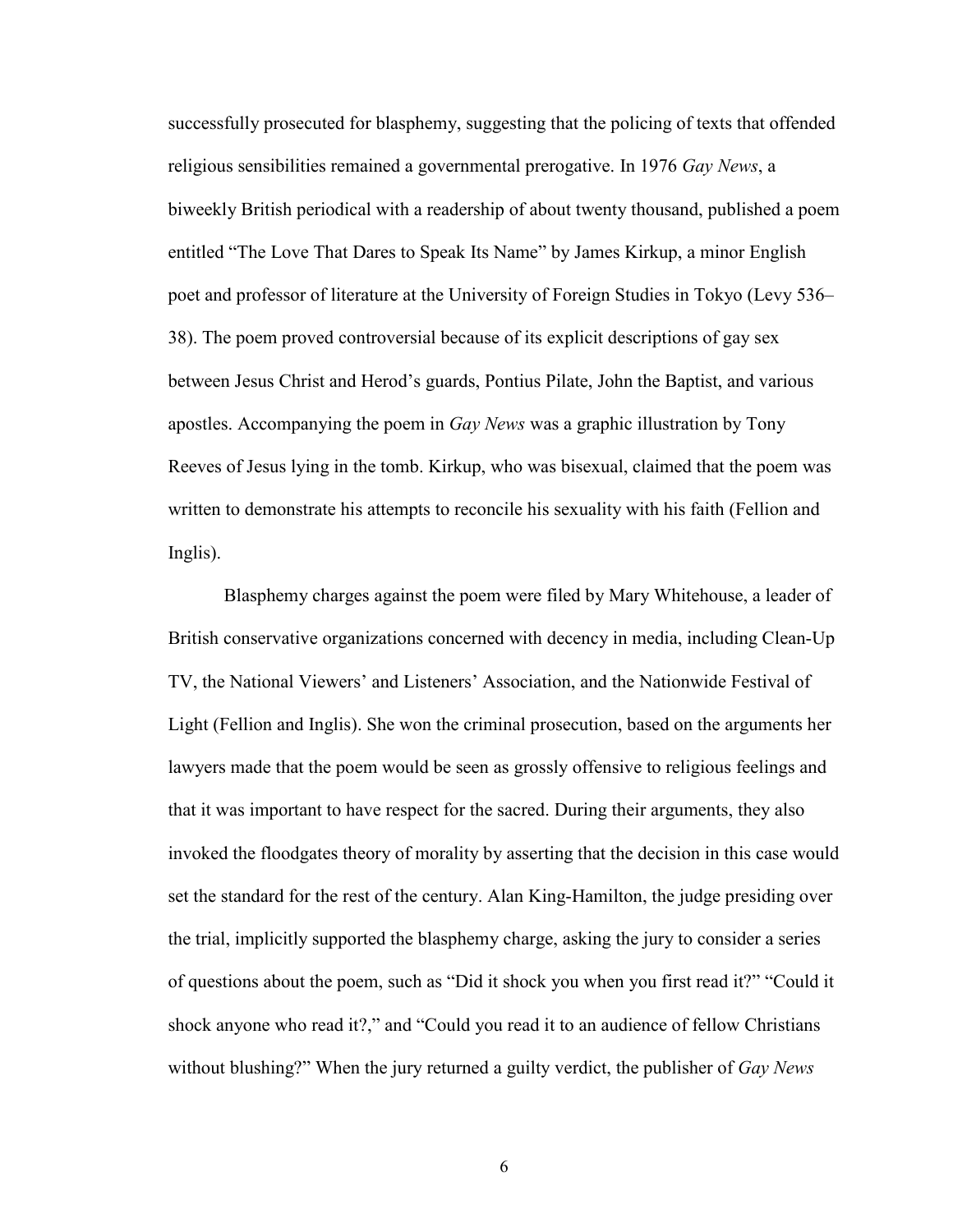was fined £1,000, its editor, Denis Lemon, was fined £500, and they together were ordered to pay for the prosecution's legal expenses. Lemon also received a nine-month suspended prison sentence. Kirkup himself avoided prosecution for his poem because he lived outside the country (Fellion and Inglis).

*The Gay News* case was controversial for multiple reasons. Although homosexuality had been decriminalized with the 1967 Sexual Offenses Act, strong stigmas remained. Many felt that the publishers were only targeted because of the poem's homosexual content. Some saw it as an attempt to uphold heteronormativity or, as Levy describes it, as "an effort to prevent Jesus from being kidnapped by the gays" (549). In response, Whitehouse and Judge Hamilton insisted the real issue was blasphemy, not Jesus' sexuality (Levy 538-9). The defense lawyers leaned into the argument that the real issue at stake was that of Jesus' sexuality, and they attempted to persuade King-Hamilton to turn the trial into an obscenity case rather than a blasphemy one. This move would likely have changed the outcome of the trial, since obscenity in literature had been legalized prior to the trial, in the Obscene Publications Act of 1959. However, King-Hamilton resisted their attempts to turn the trial into an obscenity case, and the defense ultimately lost.

In the aftermath of the trial, appeals to overturn the ruling failed. The legal issue at question during the appeals was how to define the intent to blaspheme (Fellion and Inglis). In the original trial, King-Hamilton had stated that the Kirkup and Lemon's intentions did not matter, and the appeals focused on determining whether or not that was true. If Lemon did not intend to blaspheme, the prosecution could be overturned. Despite the efforts of the defense lawyers, the Court of Appeals and the Law Lords decided that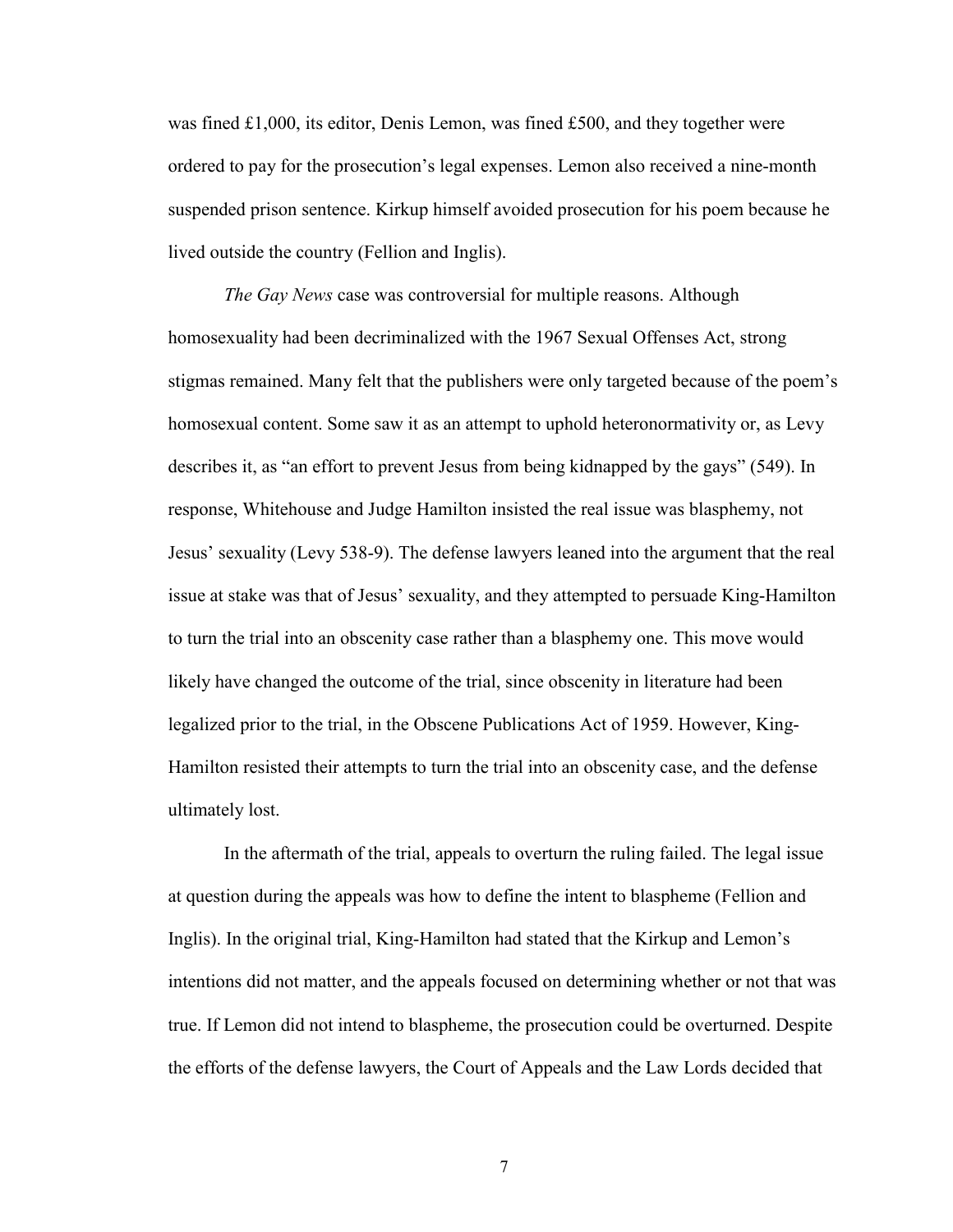intent was defined as intent to publish rather than intent to blasphemy. Since it was obvious that *Gay News* had intentionally published the poem, they lost the appeals. This was critical because it meant that blasphemy was defined not by whether someone meant to profane against sacred beliefs but if they deliberately published a text that ended up doing so. This appeal was also an important step in the conversation surrounding blasphemy law because, when the accused took their appeal to the House of Lords in 1979, Lord Leslie George Scarman, one of the more liberal Law Lords who ruled on the case, introduced the idea of expanding blasphemy law. In his opinion, he stated:

I think that there is a case for legislation extending it to protect the religious beliefs and feelings of non-Christians. The offence belongs to a group of criminal offences designed to safeguard the internal tranquility of the kingdom. In an increasingly plural society such as that of modern Britain it is necessary not only to respect the differing religious beliefs, feelings and practices of all but also to protect them from scurrility, vilification, ridicule and contempt. (Fellion and Inglis)

On the other hand, some argued against expanding the laws. Lord Edward Willis, who introduced a bill to abolish blasphemy after the *Gay News* trial, argued that blasphemy law should not be expanded to include all religions because doing so would discriminate against individuals with "no particular religious beliefs" (Levy 551). This line of argument ties into the idea that blasphemy charges are outdated in a secular society, where many individuals have no religious beliefs at all, because it does not protect their lack of beliefs.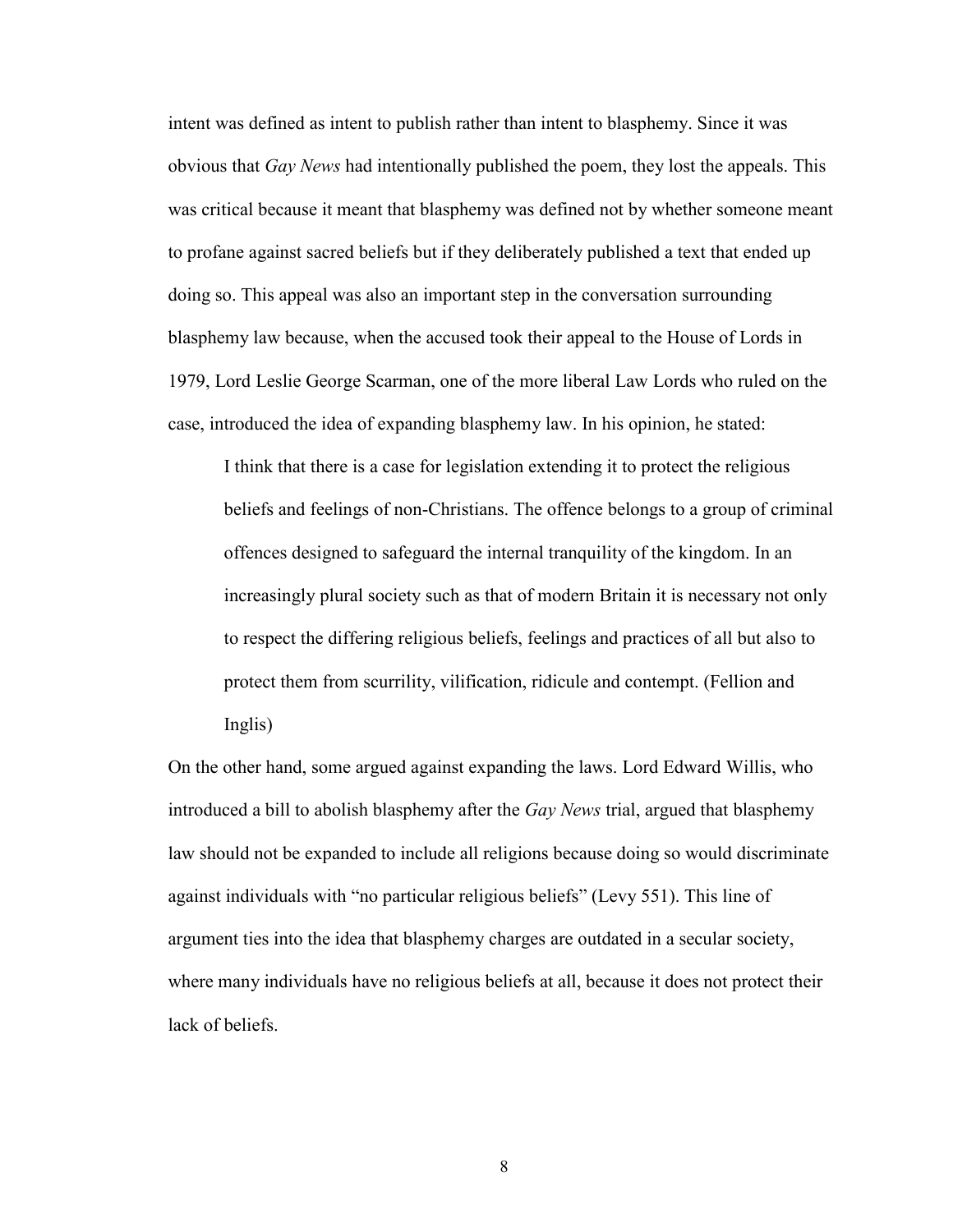The question of if, and how, to reform blasphemy law continued to be debated for many years, but parliament faced various issues in seeking to address the problem. These included the difficulty of defining religion in the context of blasphemy and the question of whether such laws were appropriate in a secular age. In 1981 and 1985 the Law Commission, an independent commission set up by parliament to review British laws and recommend changes, issued reports on the issue of blasphemy. They identified reasons to keep some sort of statue against blasphemy. These included protecting religious beliefs and feelings, society, individual feelings and public order (The Law Commission). They also identified reasons to abolish it, including that it undermined free speech, and should not be a part of the criminal code. Too narrow of a definition would fail to protect certain religions; on the other hand, too broad of a definition would make the law an allencompassing net that would censor works that would not be considered blasphemous in the ways that the law was typically understood. The Law Commission ultimately recommended that the law be abolished without replacement, as extending the protection of blasphemy to all religions would be too complex. It was also important to realize that different religious communities had different ideas of what they saw as blasphemous. While depictions of Jesus Christ have long been part of the Christian tradition, many Muslims find all artwork depicting Mohammed offensive.

#### **The Rushdie Affair: Publication and Controversies 1988-late 90s**

In addition to understanding the development of blasphemy years in the years preceding the Rushdie Affair, it is important to understand this literary controversy in the context of England's rapid secularization. Charles Taylor's seminal work *A Secular Age*, published in 2007, identifies different ways to define secular society. One way is as a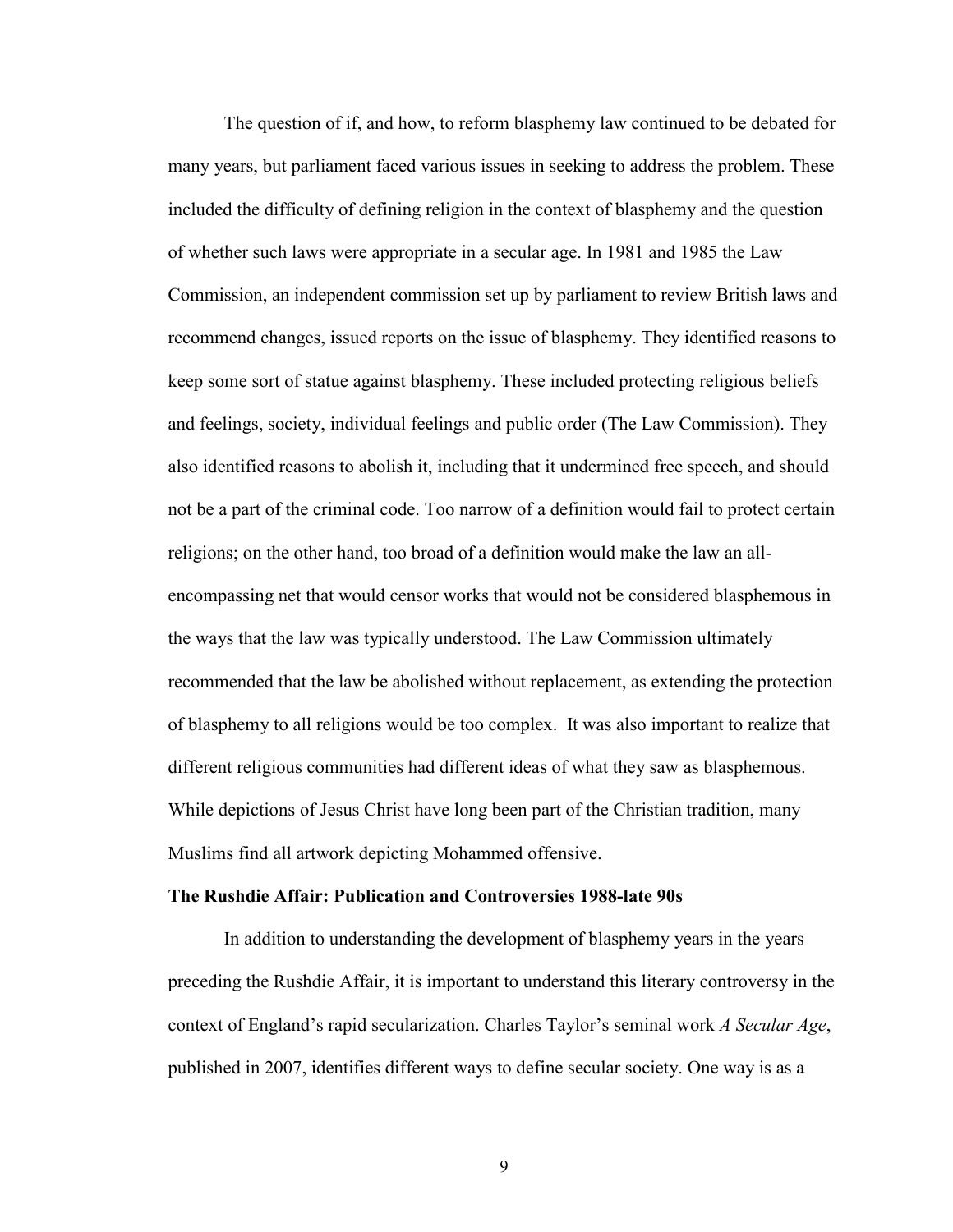culture in which public spaces "have been allegedly emptied of God, or of any reference to ultimate reality" (2). Another definition focuses on a generalized "falling off of religious belief and practice, in people turning away from God, and no longer going to Church" (2). Both of these definitions provide a useful framework for discussing the relationship between religion and censorship in England's recent history. They help us to understand how the country was moving towards secularization in the late twentieth century but still at times subject to the will of believers.

In terms of both of these definitions, there is little doubt that in most ways England was behaving like a secular nation when *The Satanic Verses* was first published in 1988. Historian Callum G. Brown argues that the turning point for Britain becoming secular was in the 1960s, although he acknowledges that "For most scholars, Christian religion in Britain, Europe and North America has been in almost constant decay for at least a century, and for some sociologists and historians for even longer—for between two hundred and five hundred years" (3). Brown uses the metrics of church attendance, baptisms, church weddings, and confirmations to show this religious decline. For example, despite a booming population, confirmations in the Church of England steadily declined over the twentieth century, with 181,154 in 1900, 142,294 in 1950 97,620 in 1980, and a mere 59,618 in 1990 (191).

Yet, while Britain's populace was certainly becoming more secular, the Church of England's remained firmly in place as a state church. And, although activity in traditional Christian denominations was in steep decline by century's end, other religious groups experienced growth and seemed to be thriving. As Brown would write eleven years after the fatwa against Rushdie was issued, "one of the hallmarks of Britain in the year 2000 is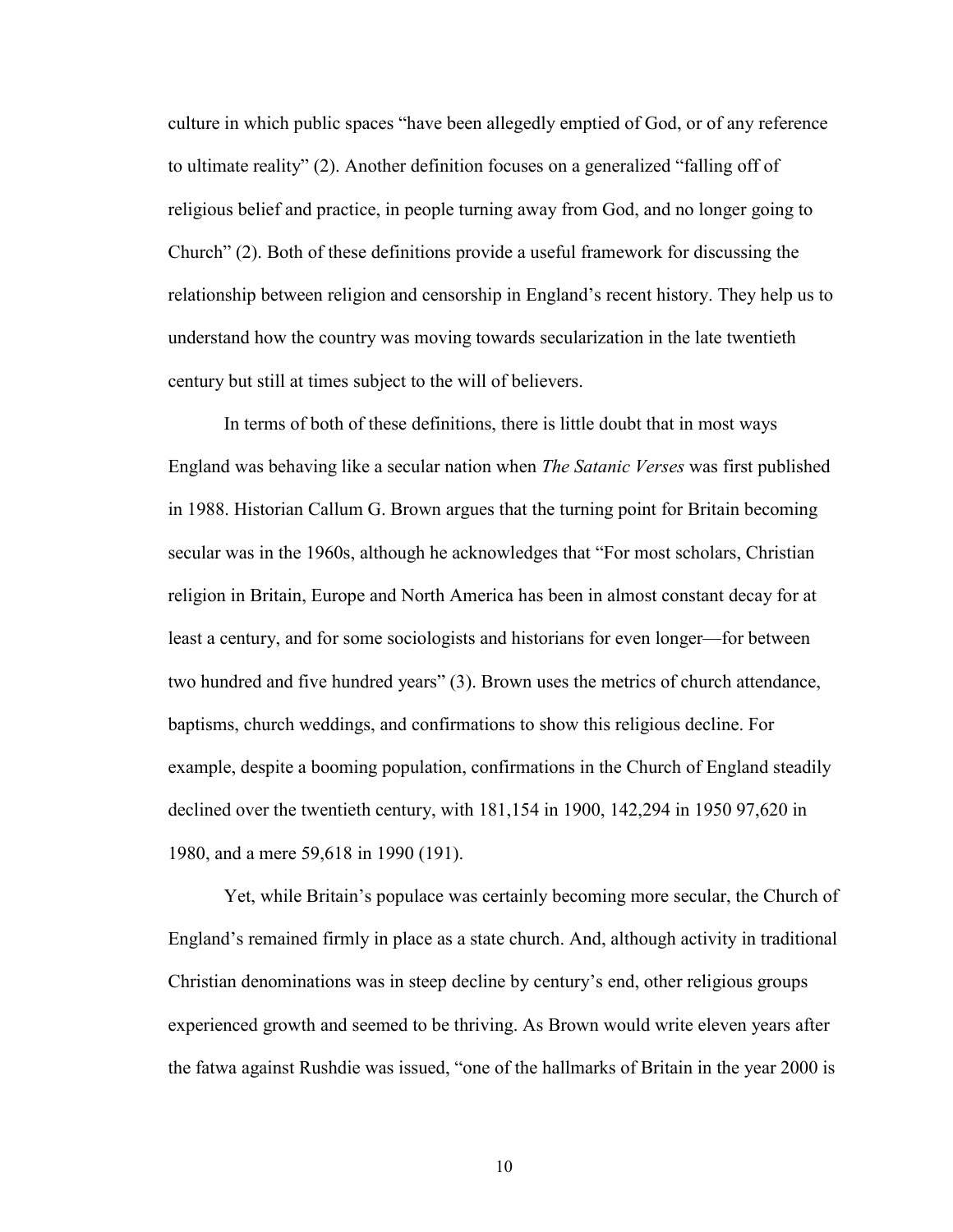the recent growth of ethnic diversity, largely through immigration, and the rise of a multifaith society in which Christianity has been joined by Islam, Hinduism, and the Sikh religion, amongst others" (2). In the years leading up to the Rushdie Affair, varying religious groups were increasing in membership in the United Kingdom, as immigrants from all over the world, including Rushdie's birth country of India, relocated there. Data from the Office of National Statistics put immigration numbers for individuals entering the United Kingdom at 211,000 in 1964 (James). After dipping to 206,000 and 195,000, respectively, in 1969 and 1979, immigration increased again to 250,000 in 1989, a large number arriving from the Indian subcontinent. This is a reason why, as Paul Kearns wrote about the controversy around blasphemy in 2008, "A central concern has focused on the vibrant faith of Muslims, and the need for the protection of Islam from vilification. Emphasis has thus shifted from one God to another, and the preservation of law and order in a religiously-plural society" (27).

The issues of blasphemy, secularization, and multiculturalism came to a head during the so-called "Rushdie Affair" in England, an ideal case study for understanding the abolition of England's blasphemy law and the ways in which writing that offends religious sensibilities is policed in modern Western democracies. Before Rushdie—a signatory, incidentally, of the aforementioned *Harper's* letters—published the UK edition of *The Satanic Verses* on September 26, 1988, he was already one of the most celebrated writers in the country, having won the 1981 Booker Prize for his novel *Midnight's Children*. Extending the magical realism of his earlier work, *The Satanic Verses* weaves together various narratives and temporal and geographic settings to explore the concepts of immigration and religion. While it was hardly the first time Rushdie had satirized the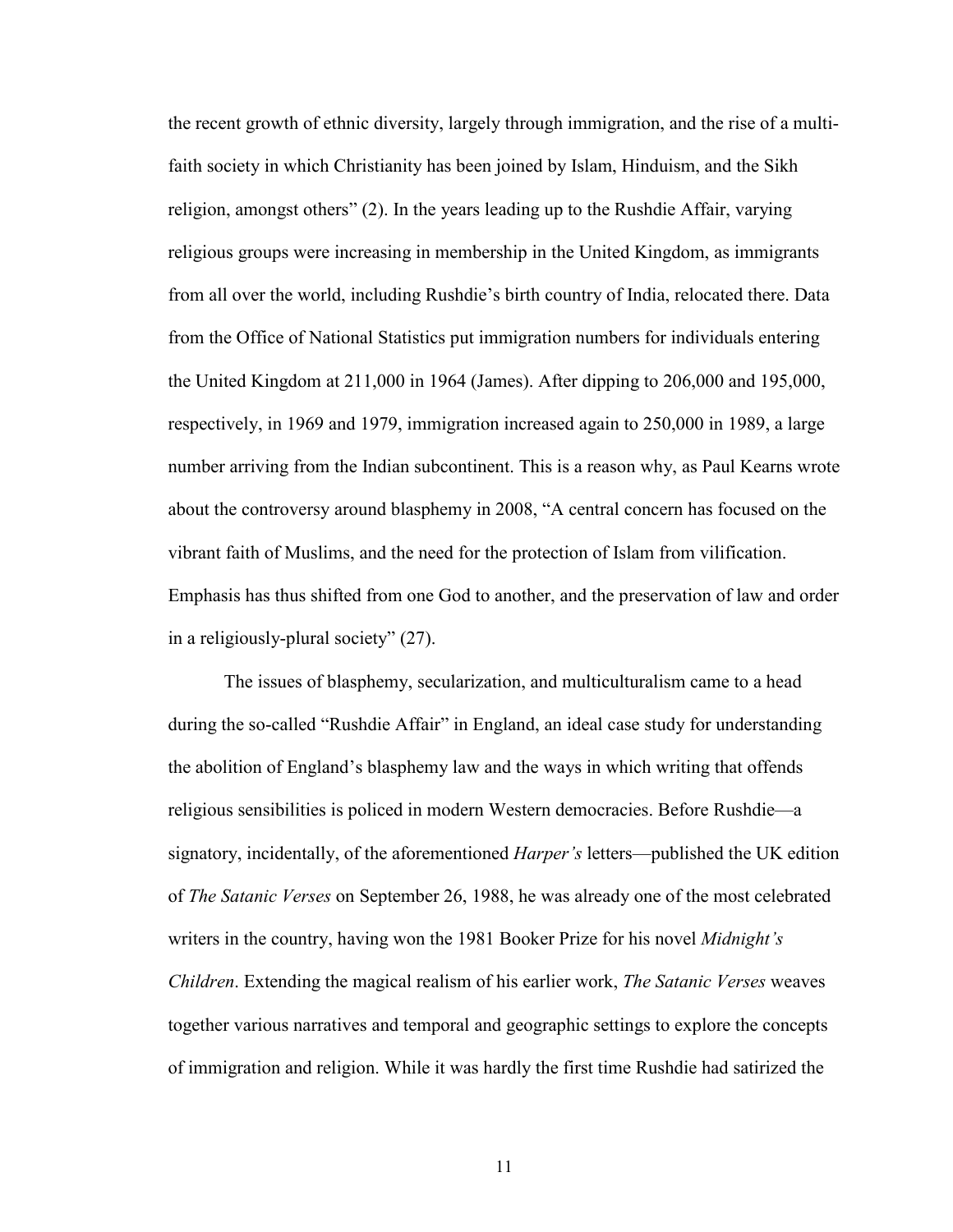religions of his native Indian subcontinent, this new novel received immediate and unprecedented backlash from English Muslims over passages they deemed blasphemous. Among their objections were how the novel features a Mohammed-like character named Mahound, a derogatory name for the prophet frequently used by Christians of past ages. It also includes a scene where prostitutes take on the known names and personalities of Mohammed's wives. Even worse, a passage where a devil reveals he has been providing Mahound with prophecies for inclusion in the Qur'an insinuated that Muslim holy scripture did not truly come from Allah, thereby casting doubt on the very foundations of Islam.

Muslim protests against the novel came swiftly after its initial publication in England. In early October 1988, Syed Faiyazuddin Ahmad, a member of the Islamic Foundation in Leicester, distributed photocopies of the aforementioned offensive passages to other Islamic groups in England ("A Chronology"). Subsequently, various Muslim groups focused on campaigning against the novel through letter-writing and phone calls to the publisher, Viking Penguin. Their demands included retracting all published copies, thwarting the eventual release of a paperback edition, and forcing Rushdie to issue an apology. Syed Pasha, General Secretary of the Union of Muslim Organizations in London, wrote to Prime Minister Margaret Thatcher on October 20 asking for the book to be censored and Rushdie prosecuted. On November 11, Thatcher denied his request and, on December 23, a subsequent appeal to Patrick Mayhew, attorney general, was also denied. Meanwhile, Abdul Hussain Chowdhury, a Muslim cleric and leader of the British Muslim Action Front, launched a separate legal campaign hoping that a charge of blasphemy could halt all distribution of the novel (Rushdie,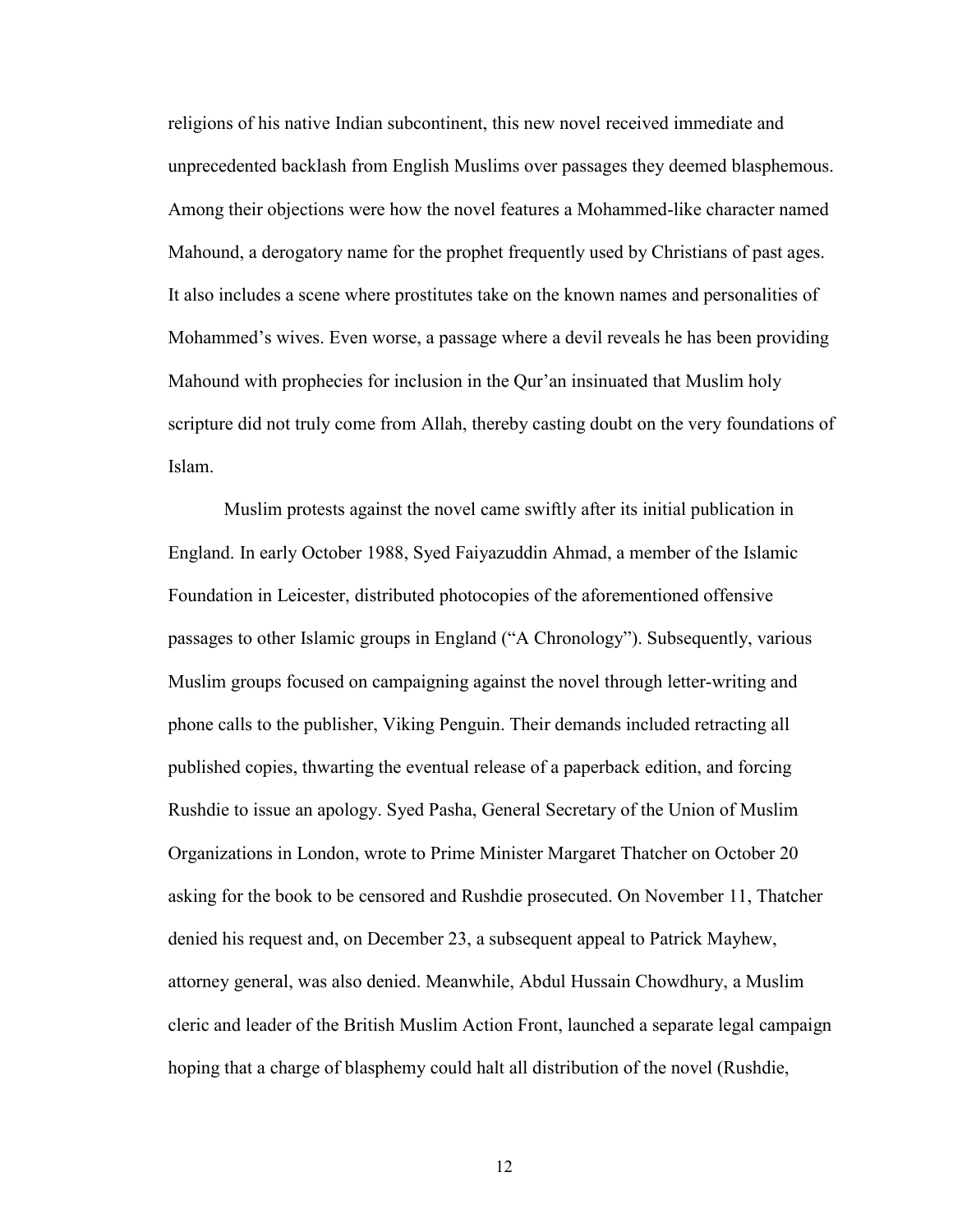*Joseph Anton* 157). This effort also came to a halt, however, because English blasphemy law was seen as only covering offenses against Christian beliefs or the Church of England. At that time, judges and legal scholars generally agreed that writing could be prosecuted as blasphemous only if it included "anything that contains contemptuous, reviling, scurrilous or ludicrous matter relating to God, Jesus Christ or the formularies of the Church of England as by law established" ("Blasphemy"). On April 10, 1990, England's High Court upheld a lower court's decision not to move forward with the British Muslim Action Front's attempt to prosecute Rushdie for blasphemy ("Bid to Prosecute").

While Pasha and Chowdhury explored legal avenues, local leaders of other Muslim organizations began mobilizing adherents within their circles. These efforts were often bankrolled by wealthy businessmen, including many in Saudi Arabia and Iran (Malik). When their initial judicial efforts to get the book retracted failed, Muslim leaders escalated their strategies, leading marches against the novel. One such march held on January 14, 1989 in the heavily Pakistani Midlands town of Bradford culminated in protestors burning copies of the book and effigies of the author ("A Chronology"). The controversy also spread outside England. Beginning on October 5, 1988, less than two weeks after its UK release, *The Satanic Verses* was banned in India. Subsequent bans followed in Pakistan, Saudi Arabia, Egypt, Somalia, Bangladesh, Sudan, Malaysia, Indonesia, Qatar, and South Africa (Appignanesi and Matiland 28). A protest in Pakistan led to several deaths on February 12, 1989.

The most crucial, and famous, turning point, however, came two days later, on Valentine's Day of 1989, when the Ayatollah Khomeini, the supreme leader of Iran,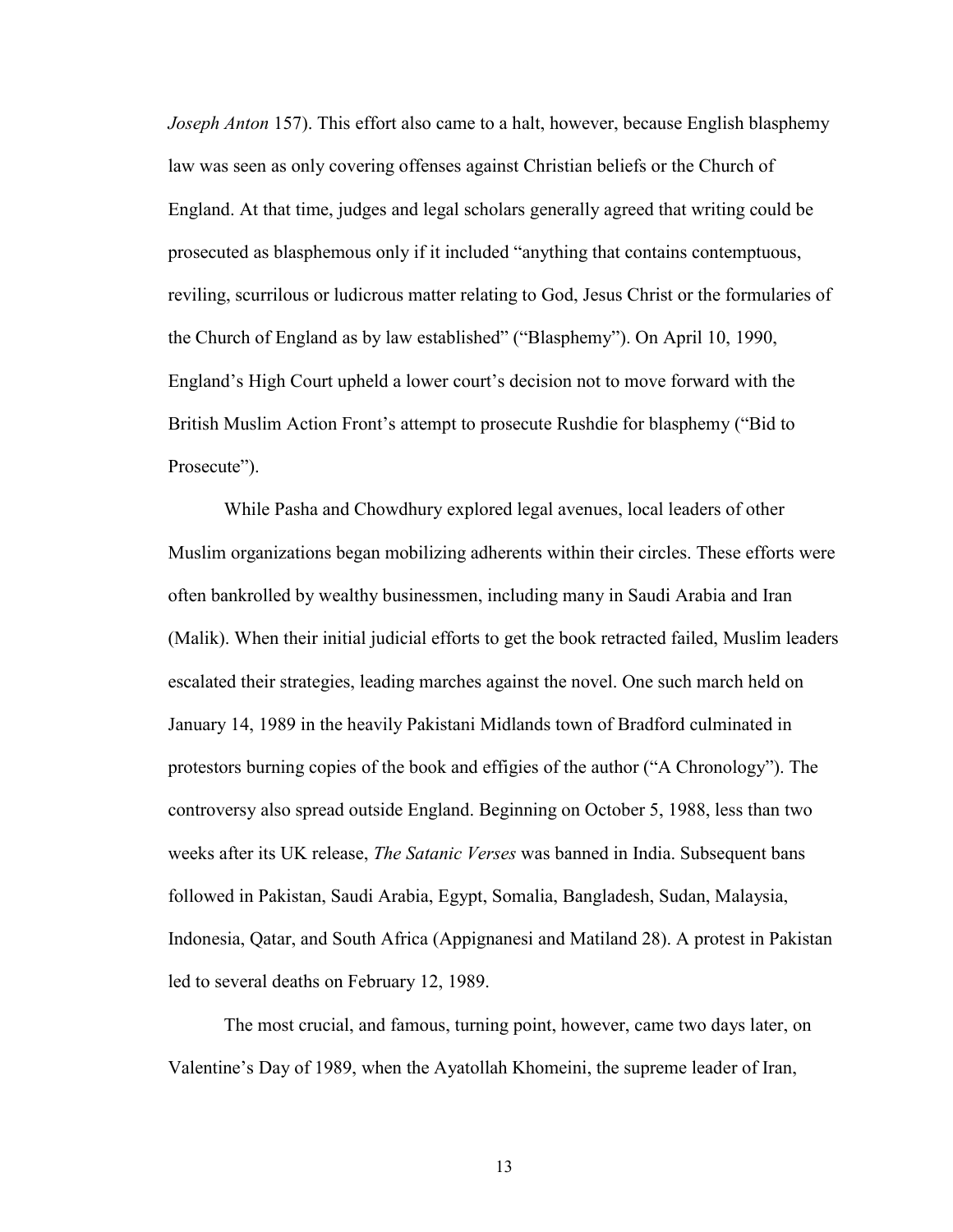issued his fatwa calling for faithful Muslims to kill Rushdie and all those who aided in the publication of the novel. Hossain San-ei, leader of the 15 Khordad Foundation, an Iranian group involved in the 1979 Iranian revolution, offered a bounty for killing Rushdie. This bounty would be raised multiple times over the next years, reaching \$2.5 million. Suddenly, the Rushdie Affair was no longer a local and literary controversy but a geo-political one. Rushdie immediately went into hiding, under protection from the English police, where he would remain for the next decade.

Unfortunately, this did not stop the wave of violence related to the book's publication. On March 29, 1989, Abdullah al-Ahdal and his assistant were killed in a mosque in Brussels. He was an imam and leader of Belgium's Muslim community who had angered other Muslims when in a TV interview he shared his opinion that *The Satanic Verses* shouldn't be banned. On April 9, two London bookshops were firebombed for selling the novel ("A Chronology"). In July 1991, Ettore Capriolo, the Italian translator, was stabbed outside his apartment in Milan, but he survived his attack (Reid). Nine days later, Hitoshi Igarashi, the Japanese translator of the novel, was stabbed to death near his office on the campus of Tsukuba University. Both of the assailants were never identified. Two years later, in July 1993, a literary event in Turkey turned into a massacre when participants refused to turn the novel's Turkish translator, Aziz Nesin, over to an angry mob. Thirty-seven writers and intellectuals who had attended the event were killed when the mob set fire to the hotel the event was being held at, but Nesin survived by escaping through a fire department ladder. Reports suggested that the "rioters emerged from several mosques after Friday prayers" ("40 Killed"). As late as October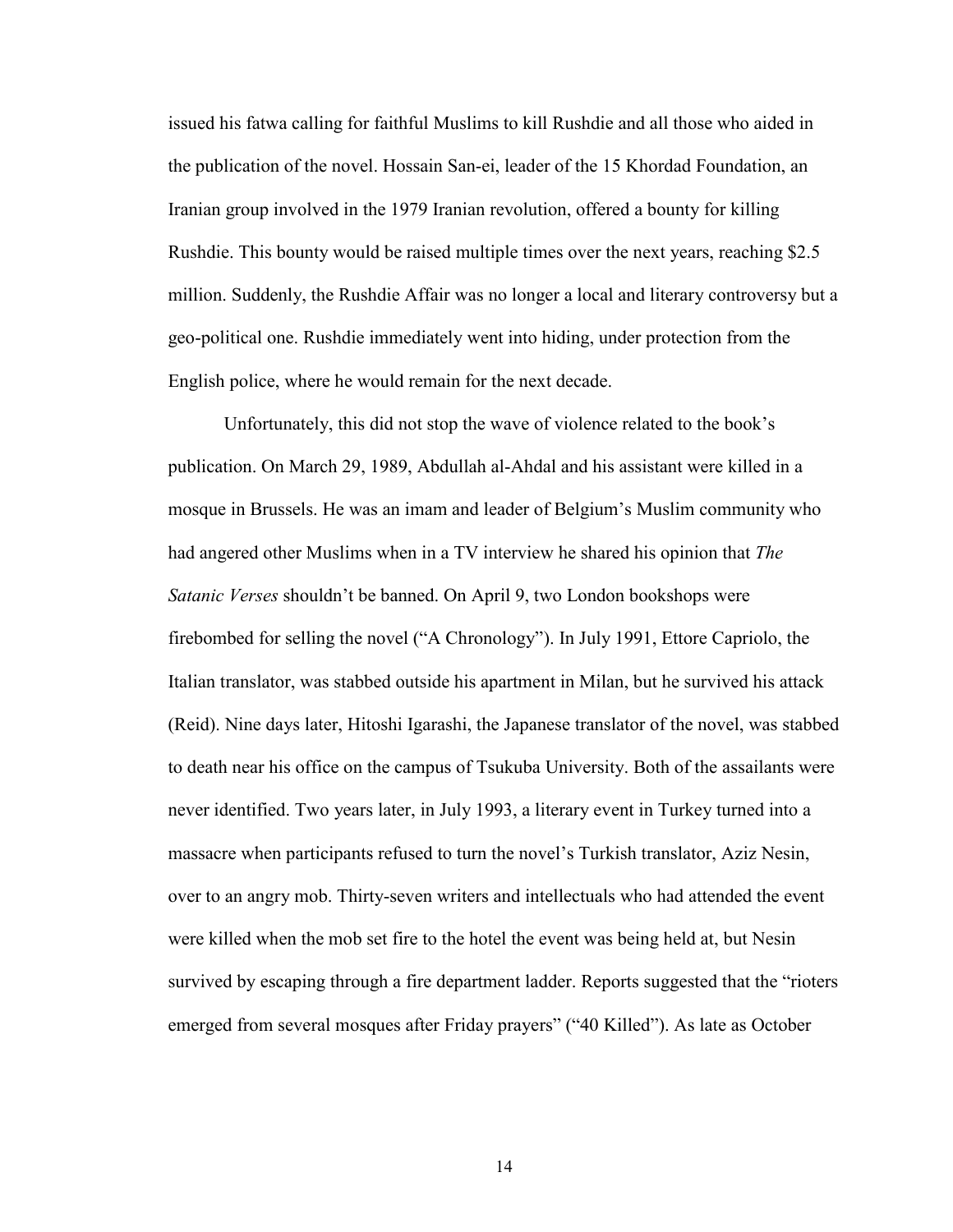1993, William Nygaard, the novel's Norwegian publisher, was shot for his involvement with *The Satanic Verses*.

During the decade that Rushdie would ultimately spend in hiding, various scholars and thinkers blamed him for brazenly venturing into a taboo area. One of the main points of contention, however, was how to respond to the outrage, including whether to allow a paperback copy to appear. Prominent figures taking a stand on the issue of free speech ranged from writers such as Ian McEwan and Roald Dahl to politicians like Margaret Thatcher. Two important early books that tackled the relevant issues from opposing perspectives were Fay Weldon's 1989 *Sacred Cows* and Richard Webster's 1990 *A Brief History of Blasphemy*. Weldon, a well-known English novelist, critiqued the Islamic reaction to the novel, arguing that religious sensitivities should not be allowed to curtail free speech. Webster, a bookseller who had previously taught some courses at the University of East Anglia, was virtually unknown at the time, this being his first published book, but his attempt to use a historical perspective on blasphemy to argue for more respect for others' beliefs quicky garnered widespread attention. His perspective was unique because he was sympathetic to the Muslim opposition to the text and located the controversy within a wider struggle between the East and West. He opposed publication of a paperback edition of the novel, arguing about free speech that "with this freedom comes responsibility" (62).

In addition to these arguments, which focused more broadly on blasphemy and religious tolerance, many weighed in on the role and function of art, wondering whether imaginative works should be exempt from laws concerning free speech in general and blasphemy in particular. Rushdie frequently expressed his disappointment that critiques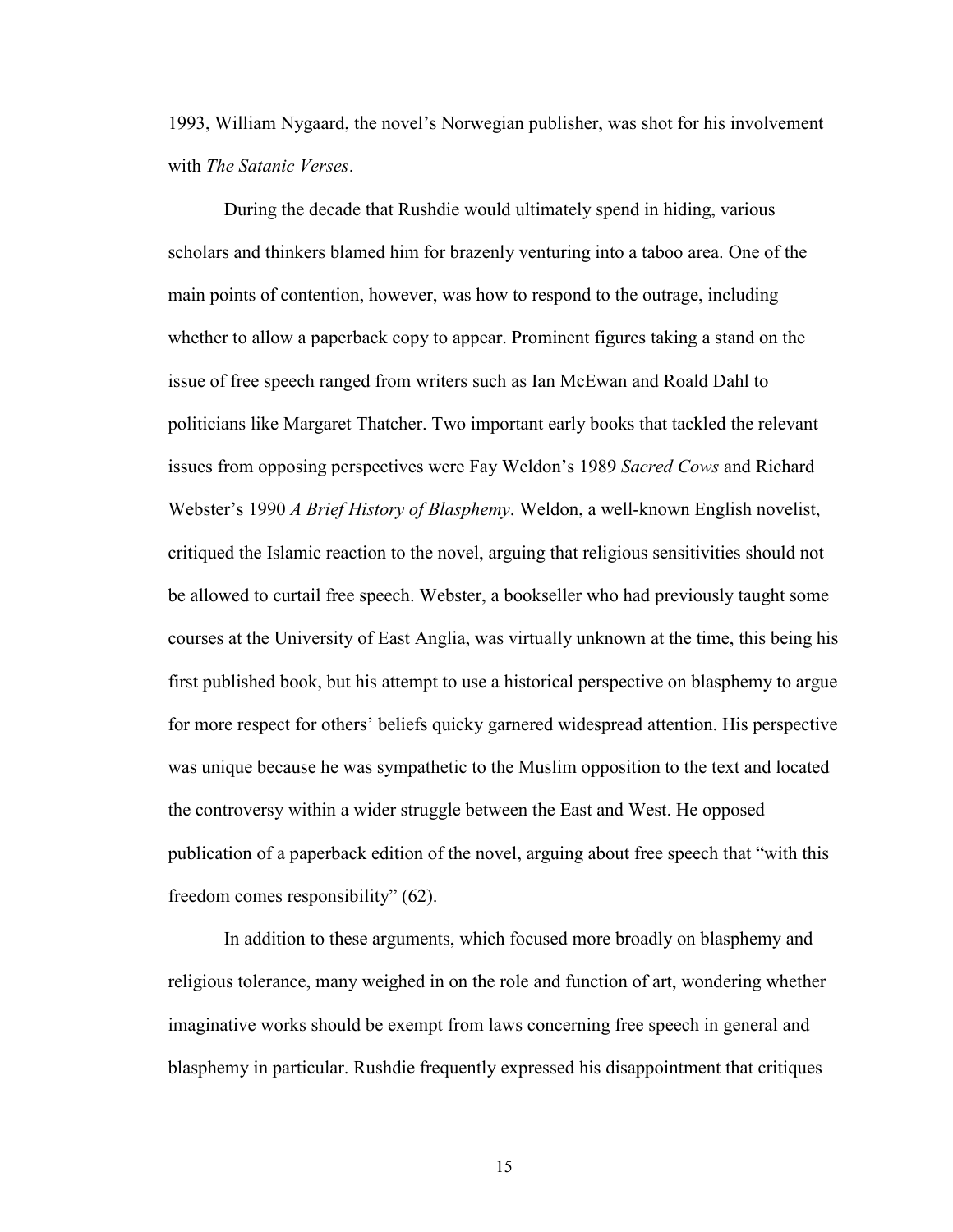of the novel failed to include any mention of the work's artistic merits. He would most fully expound on this idea in his 2012 book *Joseph Anton*. This memoir, whose title is taken from the Conrad- and Chekhov-inspired codename Rushdie used while in hiding, tells the story of his decade in police custody waiting for the fatwa to be lifted. Written in the third person, Rushdie explains how "he hoped for, he often felt he needed, a more particular defense, like the quality defense made in the cases of other assaulted books" (115) like those of D. H. Lawrence, James Joyce, and Vladimir Nabokov. Rushdie wanted the novel to be taken seriously and appreciated as art; he was annoyed that conversations about it focused solely on the controversy rather than its aesthetic qualities. In his 1990 essay "In Good Faith," which was published by the British literary magazine *Granta*, Rushdie mounted a defense of the text for the first time in a year (393). In this essay, he offered explanations for many of the criticisms leveled at the novel, emphasizing that his text was "a novel, a work of fiction, one that aspires to the condition of literature. It has often seemed to me that people on all sides of the argument have lost sight of this simple fact" (393). He specifically used his atheism as a defense against the charge of blasphemy, arguing that "as somebody says in *The Satanic Verses*, 'where there is no belief, there is no blasphemy'" (405).

Coming to his fellow writer's defense in 1996, the renowned Czech dissident novelist Milan Kundera argued that the novel is a place where moral judgment is suspended and that giving in to the fatwa would amount to a death sentence for the genre. According to Kundera, European cultures had long vigorously defended novels as a realm where difficult topics can be explored, but looking back on the ways the Rushdie Affair had developed to this point, Kundera worried they now considered some topics too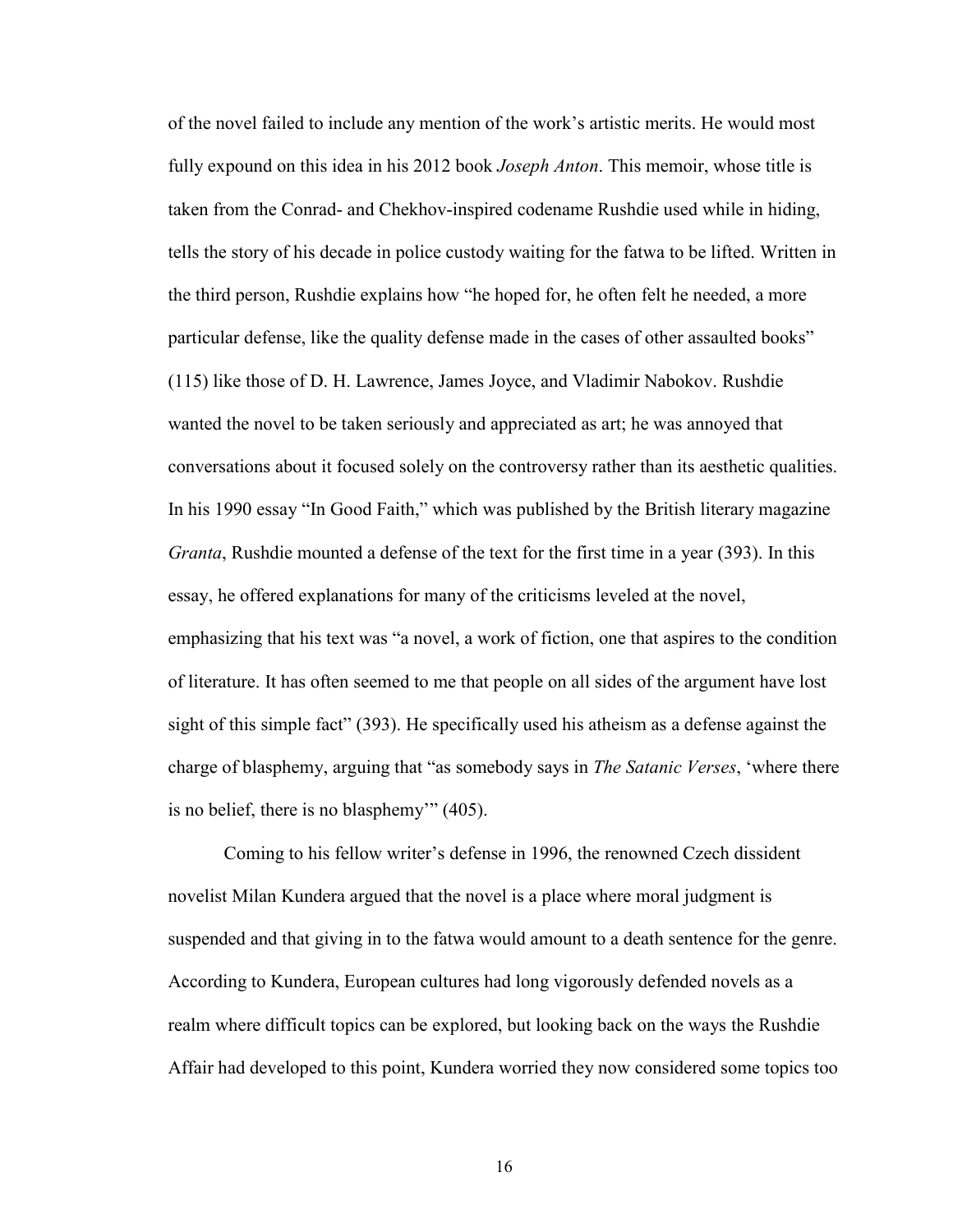taboo even for fiction. Ali Mazrui, on the other hand, echoed some of Webster's thoughts. In an article published in *Third Text,* a peer-reviewed journal addressing global issues related to art, this influential Kenyan-born American professor of political science at the University of Michigan suggested that Rushdie had erred in publishing the novel and that writers should be thoughtful in what they publish because "the global village has made our responsibilities as writers greater" (35).

### **The End of the Rushdie Affair and the Abolition of Blasphemy**

In *Joseph Anton*, Rushdie describes how the publication of a paperback issue of the novel in Delaware in 1992 was the crucial factor in determining whether or not *The Satanic Verses* would continue to be published or would fade away after all the hardcover copies were sold (200). He chronicles the back and forths that ensued between him and Penguin as he urged them to commit to publishing a paperback. Eventually, the publisher sold the novel's rights back to Rushdie, leaving it him how to proceed with a paperback (318). Eventually, after multiple attempts to find a new publisher were in vain, George Craig of HarperCollins agreed to quietly finance a consortium to produce and distribute a paperback edition of the novel. Importantly, no publisher or individual ever publicly participated in doing so (320). Through the consortium, a paperback edition was finally published in America and the UK three and a half years after the release of the hardcover—rather than a traditional publishing credit, the publisher was credited as "The Consortium."

It took even longer for Rushdie to be able to come out of police custody. For almost ten years after Ayatollah Khomeini's June 1989 death, diplomatic dialogues, public appeals, and other efforts did nothing to convince the Iranian government to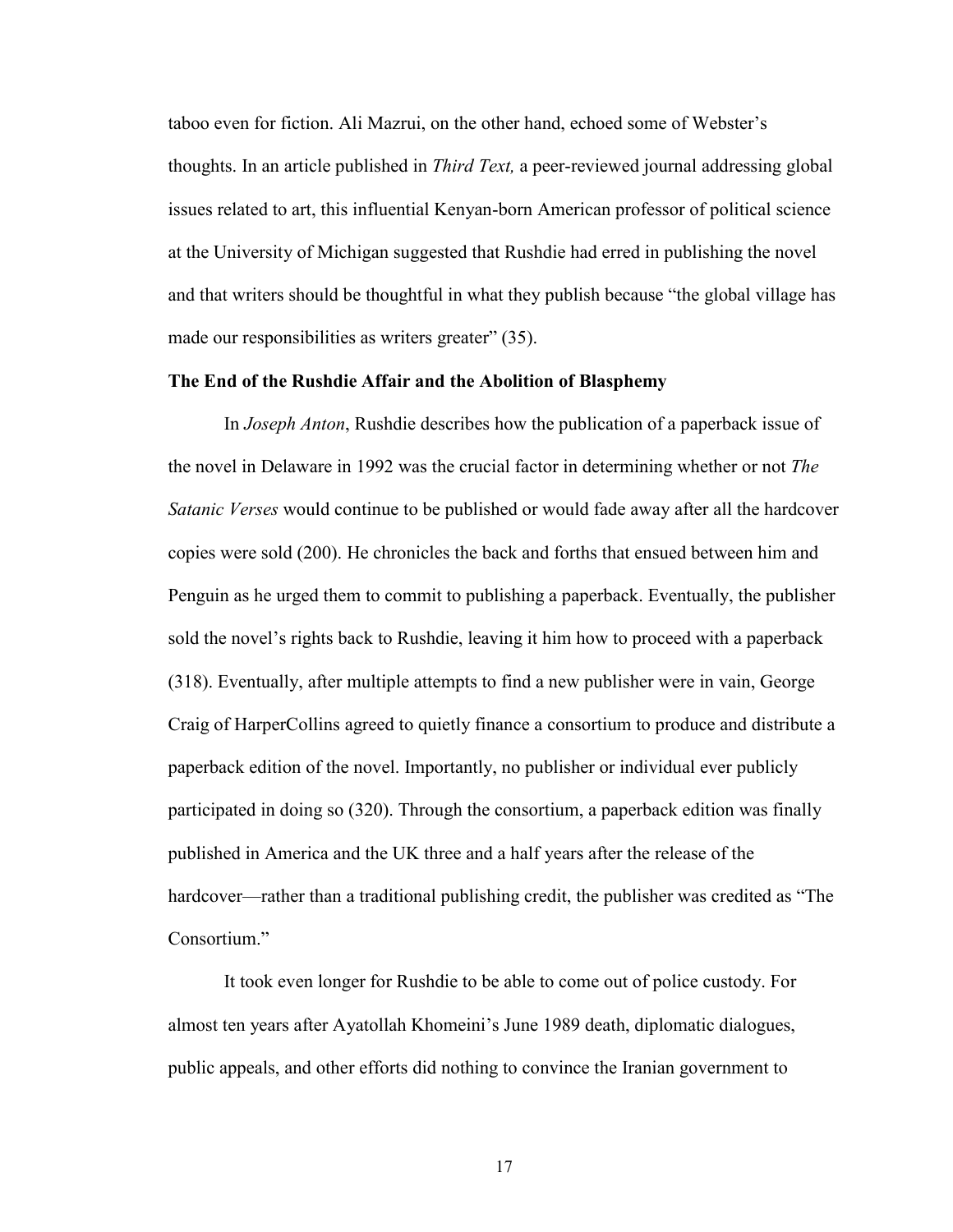overturn Khomeini's fatwa. Finally, in September 1998, ten years after the first legal declaration was issued, Iran's government declared it void. First, President Mohammed Khatami declared that the fatwa was "completely finished" on September 23, and two days later the Foreign Minister, Kamal Kharrazi clarified that "The Government of the Islamic Republic of Iran has no intention, nor is it going to take any action whatsoever, to threaten the life of the author of 'The Satanic Verses' or anybody associated with his work, nor will it encourage or assist anybody to do so" (Crossette). At last, Rushdie was able to emerge from hiding.

Yet another decade would pass before English legislators would take definitive action on how to handle blasphemy in the modern world. An important intermediate step came in the debates over how to protect hateful and profane language that led to the 2006 Racial and Religious Hatred Act. This parliamentary act outlawed abusive language based on someone's racial heritage and religious beliefs. This language could take the form of threatening words said in public, written material, publicly performed plays, audio-visual recordings. It was crucial that the language be considered to stir up hatred, and speech that was uttered at home and only witnessed by others in the home could not be prosecuted. Additionally, language in section 29J specifically included a provision protecting language that attacked religious beliefs or the sacred, ensuring that the Racial and Religious Hatred Act would not be used to prosecute blasphemous language. It stated:

Nothing in this Part shall be read or given effect in a way which prohibits or restricts discussion, criticism or expressions of antipathy, dislike, ridicule, insult or abuse of particular religions or the beliefs or practices of their adherents, or of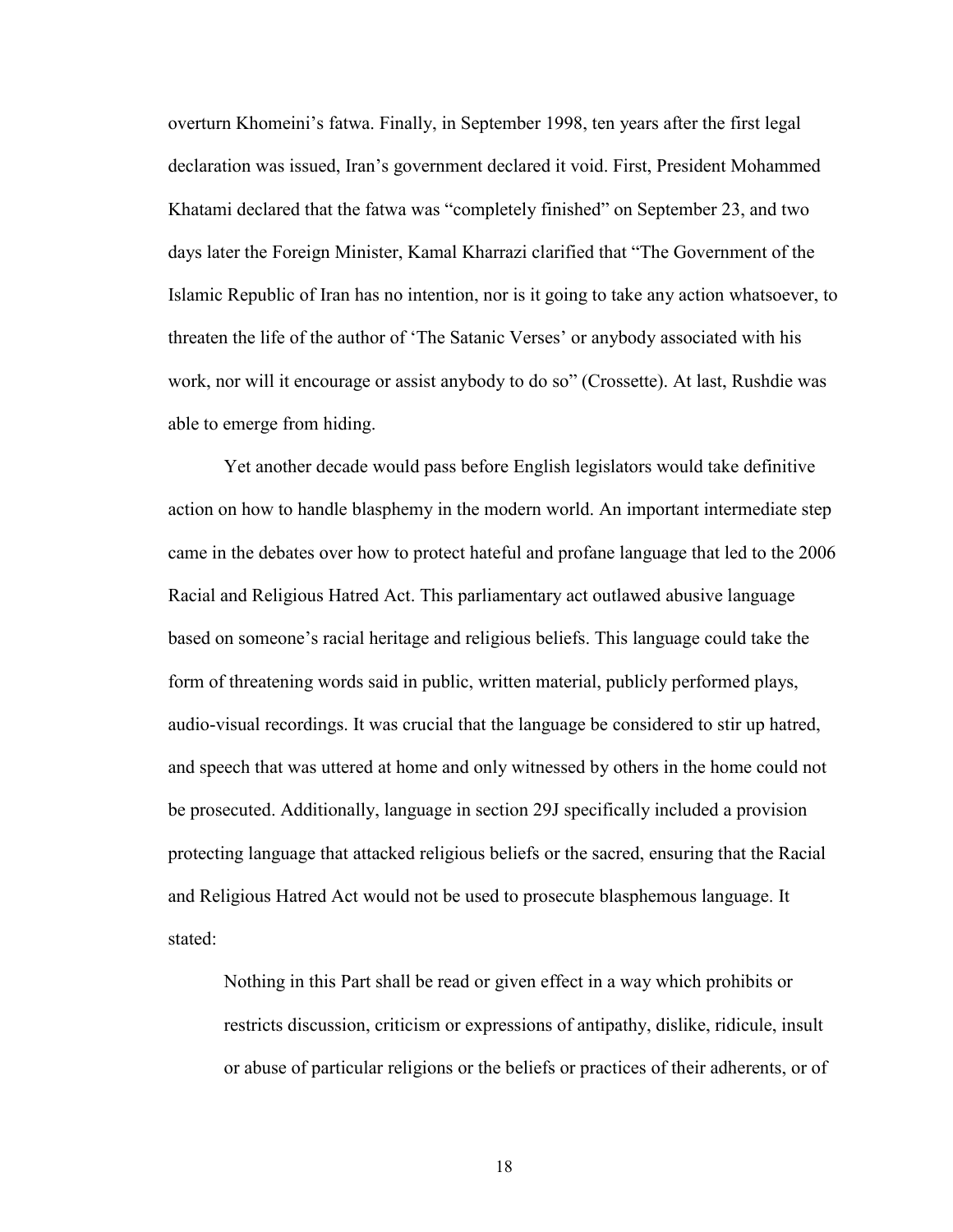any other belief system or the beliefs or practices of its adherents, or proselytising or urging adherents of a different religion or belief system to cease practising their religion or belief system.

This alone might have been enough to protect sacrilegious language, but in March 2008, an amendment to the Criminal Justice and Immigration Act ended the common law offense of blasphemy officially through Section 79 ("Racial and Religious Hatred"). In one simple line, "The offences of blasphemy and blasphemous libel under the common law of England and Wales are abolished," the centuries-old practice of prosecuting individuals who shared sacrilegious writings or speeches was ended.

Some would imagine that this would quash the debate surrounding acceptable speech, but this has not proven to be the case. Commentators have noticed how the Racial and Religious Hatred Act seems to have been a replacement for blasphemy law. In 2008 Paul Kearns, a law professor at Manchester University wrote, "in England, blasphemy law has now been superseded, in effect, by incitement to religious hatred" (25). Over the past decade, other critics have increasingly connected the Rushdie Affair to laws regarding hate speech and social pressures against those who use offensive speech. In his 2015 book, *From Fatwa to Jihad*, Kenan Malik, a British writer and lecturer on identity and multiculturalism, suggested that "the argument against offensive speech is the modern secularized version of the old idea of blasphemy, reinventing the sacred for a godless age" (156). He built on Webster's suggestion that the fatwa has been "internalized." For Malik, one of the negative consequences of the Rushdie Affair is contemporary society's focus on multiculturalism and identity politics. He and other commentators have credited the Affair with creating a unique British Muslim identity and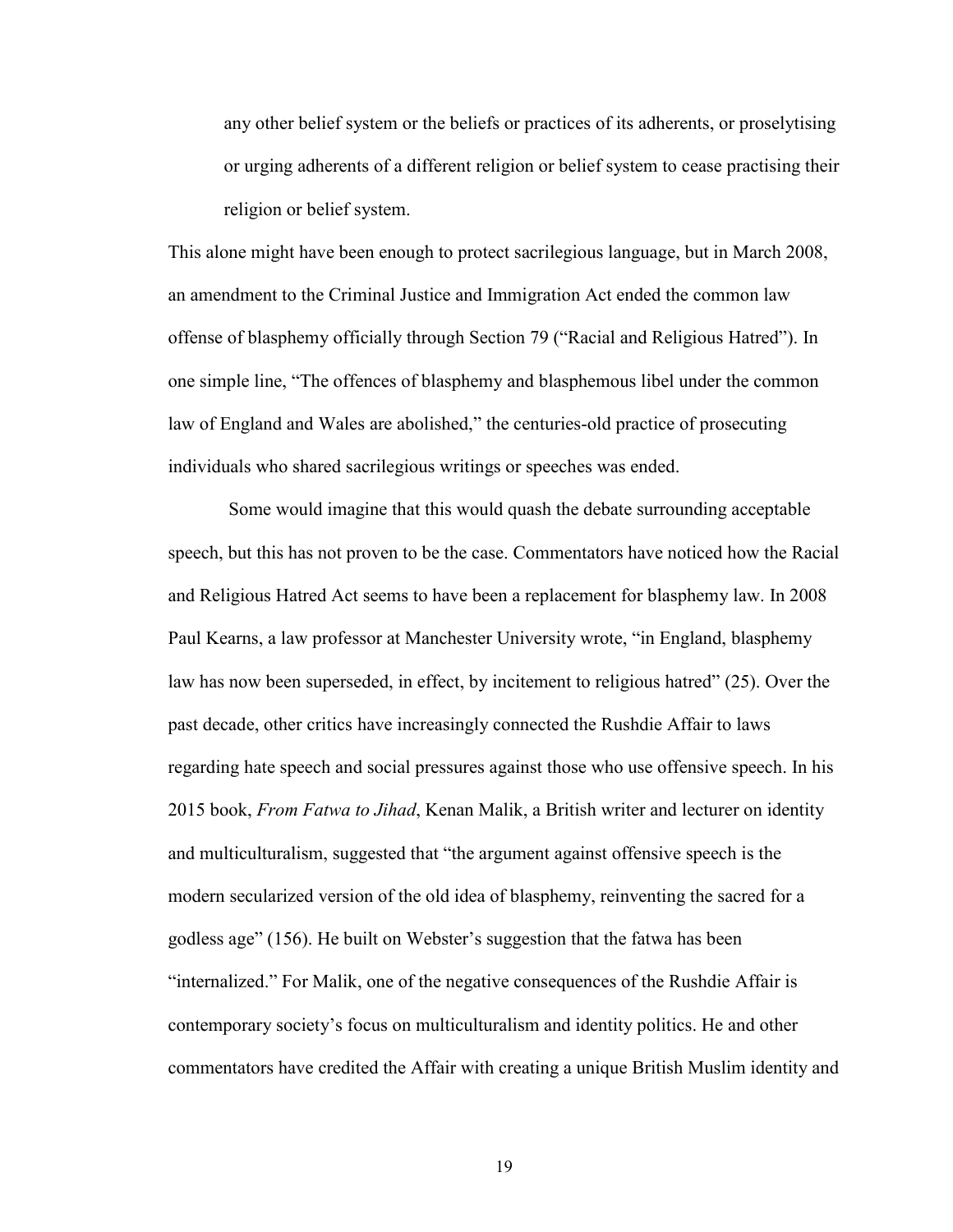have connected the reaction to the novel with modern events such as the Charlie Hebdo shootings. Before the Rushdie Affair, British Muslims did not have a strong religious identity. During the Affair, many felt that their beliefs and practices were under attack for the first time, and this encouraged many of them to see Islam as an important part of who they were. Protests, such as the march on Bradford, also mobilized British Muslims into various local groups capable of advocating for their rights within society. Malik does not see this as an entirely positive development, suggesting that it contributes to fractures in society and does not lead to true equality.

Accordingly, despite the abolition of blasphemy law, some still fear that hate speech legislation like the Racial and Religious Hatred Act could potentially be used to stifle freedom of expression, while others believe that the laws are not stringent enough. In their article on the abolition of blasphemy law in England, scholars Russell Sandberg and Norman Doe write, "Some of the same criticism made of the blasphemy laws can now be made in respect of the Racial and Religious Hatred Act 2006," as "acts that previously may have resulted in a blasphemy prosecution may now be pursued under a range of different pieces of legislation" (27). This summarizes the fears that there are still ways offended parties could take legal action against works they deem blasphemous. An additional complication is the blurred lines that sometimes exist between religious and ethnic groups. Muslims, in particular, are often seen as an ethnic group in addition to being a religion. As Professor Nasar Meer wrote in a 2008 article, "we can view Muslim identity as a quasi-ethnic sociological formation" (66) that is both partially chosen and partially thrust upon individuals from certain geographic and cultural backgrounds. For example, Salman Rushdie was seen as a Muslim because of his family's background and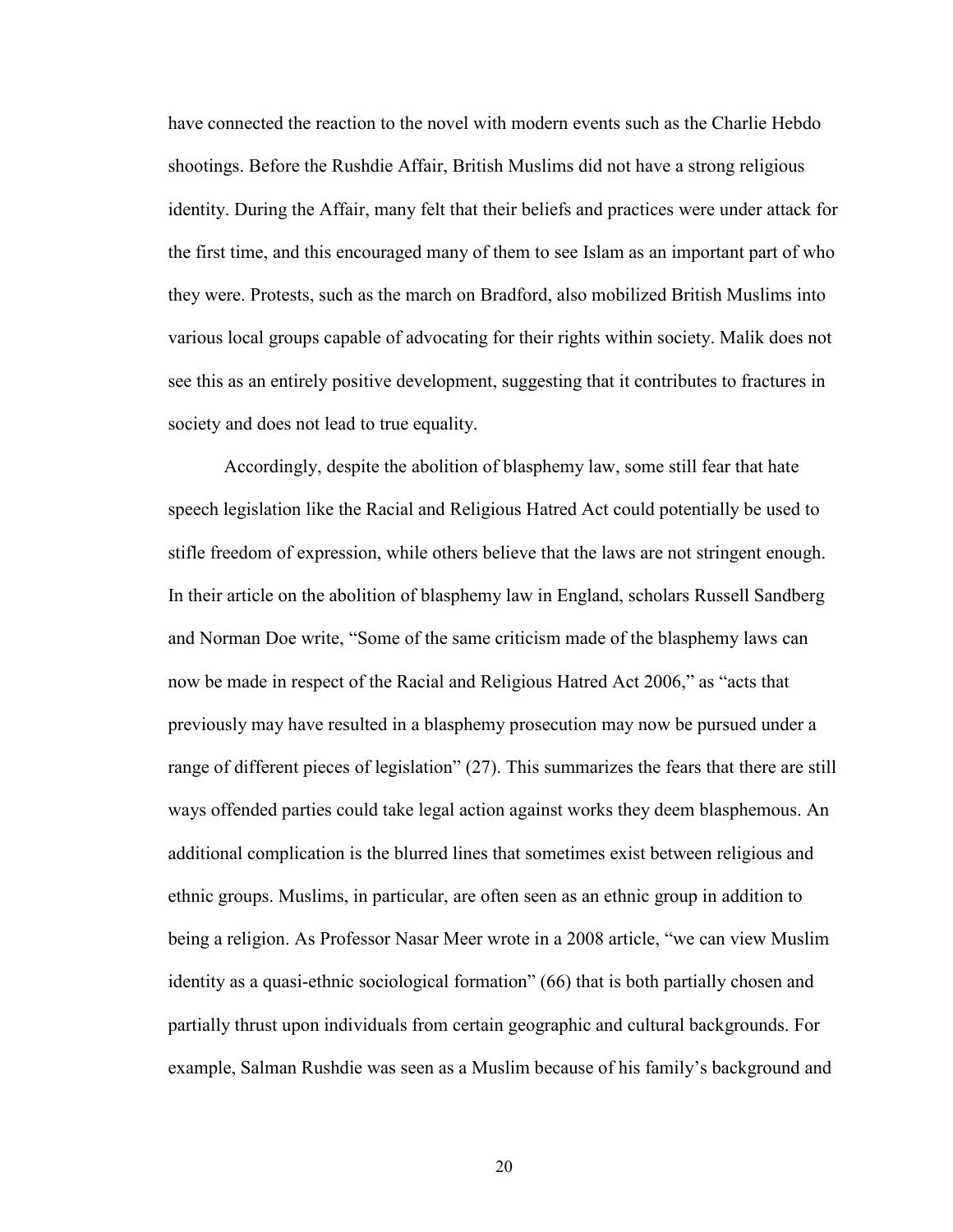Indian heritage even though he generally considered himself an atheist. Some may see language that reviles the sacred as also reviling a specific racial or ethnic identity. By conflating these two categories of offensive speech, these critics seem to suggest, one could use hate speech laws to prosecute blasphemous writing.

The fears that hate speech laws could function as a replacement for blasphemy laws is especially concerning because these hate speech laws are not dormant. Unlike blasphemy laws, which were infrequently invoked in the modern age, these hate speech laws have been used as recently as 2018 when Chelsea Russell, from Liverpool, was prosecuted for using a racial slur in a social media post ("Woman Guilty"). Although her conviction was later overturned, and these laws have not been used to censor literary works, it is only a matter of time before someone attempts to use them to censor another work like Rushdie's.

#### **Comparing Kirkup and Rushdie: How to Address Blasphemy in the Modern Age**

As these conversations continue in a different form to this day, understanding the 1978 *Gay News* case of Whitehouse v. Lemon is important because there are a number of similarities between that case and Rushdie's which suggest that, had the blasphemy laws been written differently, attempts to censor *The Satanic Verses* may have succeeded. The first similarity between the two is that both Rushdie's novel and Kirkup's poem were written by members of a marginalized community seeking to shed a spotlight on overlooked issues. Kirkup was writing as a bisexual man who sought to reconcile his orientation with his religious beliefs; Rushdie was writing as an immigrant exploring his English identity.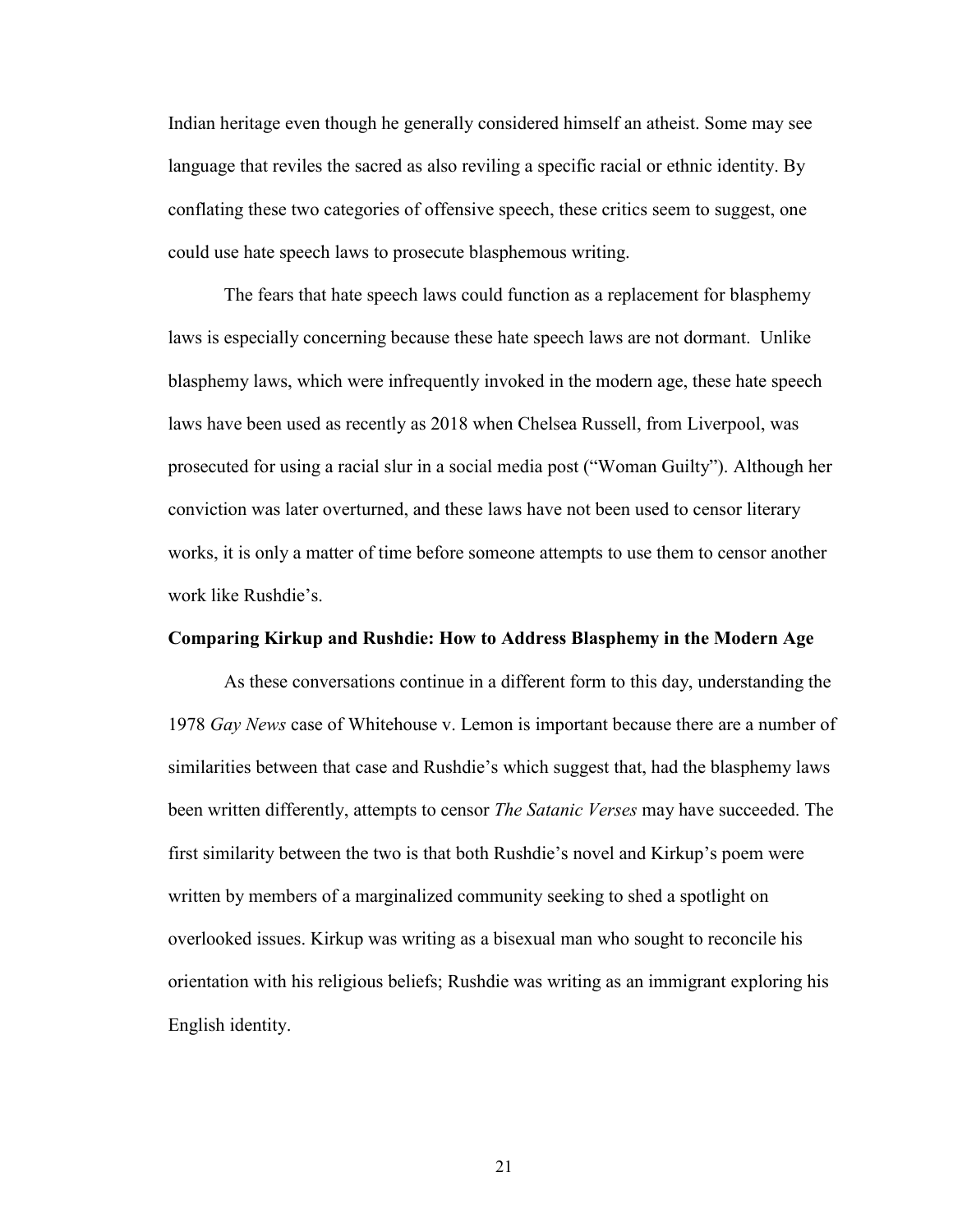One of the most important things the novel was doing at a crucial moment in time was exploring the experiences of immigrants in England. A key thread of *The Satanic Verses* is one of the protagonist's failed assimilation into English culture. Although the character Saladin Chamcha, an Indian Muslim who immigrates to England as a teenager, proudly describes himself as a "British citizen first class" (164) and renames "himself Saladin after the fashion of the English school" (45) (his original name is Salahuddin), he is treated horribly. At a crucial moment, he is arrested for being an illegal immigrant (which he is not) and forced to eat his own excrement (160). Poignantly, some of these moments of cultural conflict are based on Rushdie's own experiences, such as one where a young Saladin smuggles a chicken into his hotel room when he first arrived to England with his father (*The Satanic Verses* 43; *Joseph Anton* 21). Paradoxically, the community that Rushdie was trying to explore and give voice to in the novel is the one who ended up being most offended by his writing. This is similar to how Kirkup's attempts to create a space for himself within Christianity ended up offending the Christians whose theology he borrowed to make his argument.

In some ways, religion is just used as a backdrop to explore larger issues of identity and belonging in both of the aforementioned literary works. This is important because the intent, arguably, was not to offend and blaspheme in the case of either Kirkup's poem or Rushdie's novel. Importantly, the arguments in Whitehouse v. Lemon at the time proved that intent to publish, not to blaspheme, determined whether or not someone could be prosecuted. This suggested that it was the effect of writing, rather than the author's intentions, that determined whether there was a basis for censorship. Though blasphemy laws have changed, some of those same sentiments still linger in society. If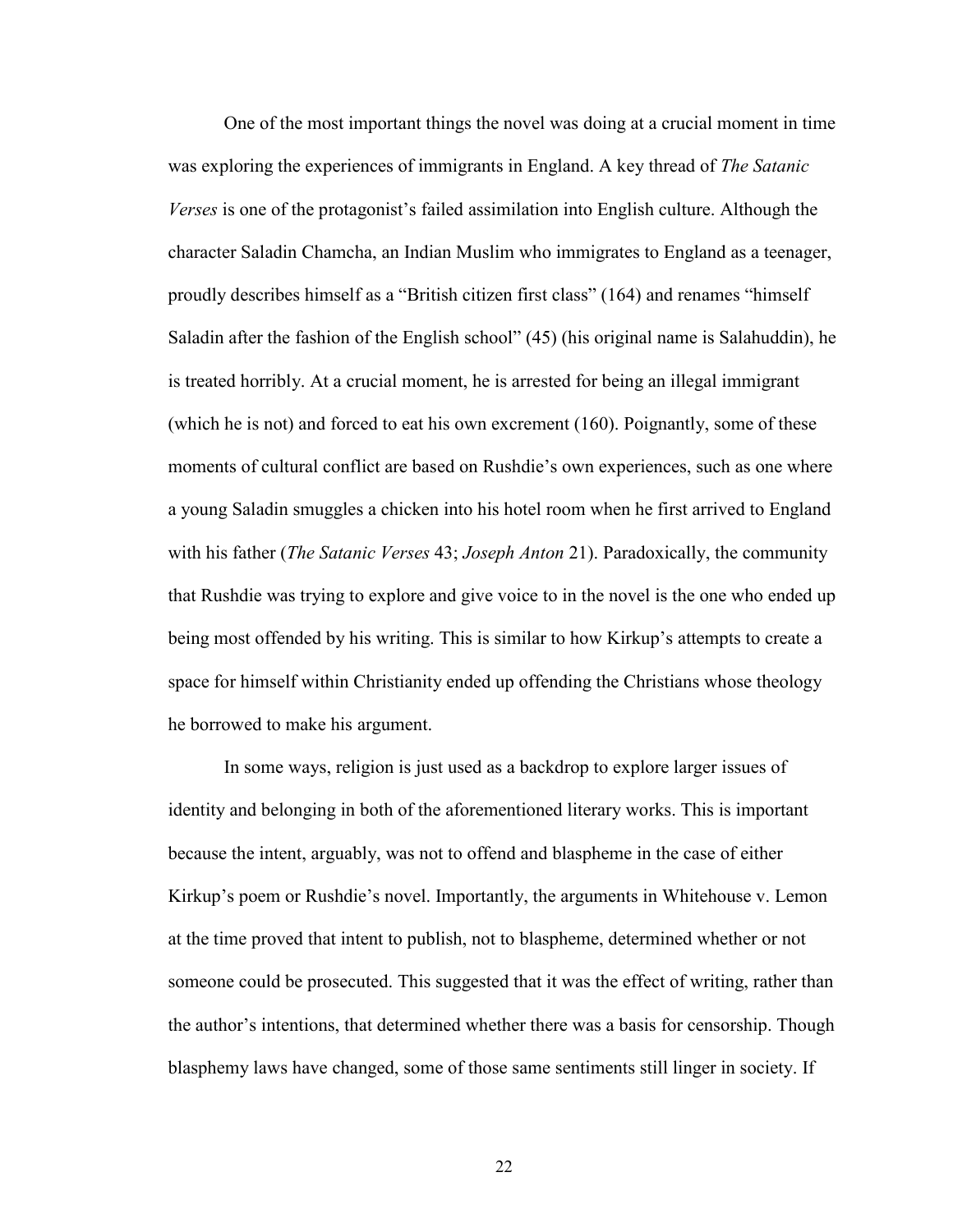we are going to censor well-intentioned authors, based simply on how their writing is interpreted by readers, this could lead to unforeseen, and sometimes harmful, outcomes.

Another major similarity between the two cases is that both allegedly blasphemous texts are also sexually explicit. In fact, the argument could be made that both are more obscene than blasphemous, a case the defense attempted to make in the *Gay News* trial. But the real incendiary issue was what these texts' sexually explicit passages said about holy men. The content of these offensive passages is a reminder of the relationship between blasphemy, obscenity, and morality, that condemnations of sacrilegious writing often go hand-in-hand with moral policing. Writing that offends religious sensibilities and dogmas often follows a different moral code, and that is one of the stakes of conversations around blasphemy.

Aside from what they reveal about the moral codes and norms of a society, conversations around blasphemy are also linked to questions of truth and doubt. A critical passage in *The Satanic Verses* casts doubt on the entire origin myth of Islam:

This is what he has *heard* in his *listening* , that he has been tricked, that the Devil came to him in the guise of the archangel, so that the verses he memorized, the ones he recited in the poetry tent, were not the real thing but its diabolic opposite, not godly, but satanic . . . *it was me both times, baba, me first and second also me*. From my mouth, both the statement and the repudiation, verses and converses, universes and reverses, the whole thing, and we all know how my mouth got worked. (123)

Creating doubt about whether Mohammed was a true vessel of scripture and the Qur'an divinely inspired is an important part of what made *The Satanic Verses* so dangerous, or,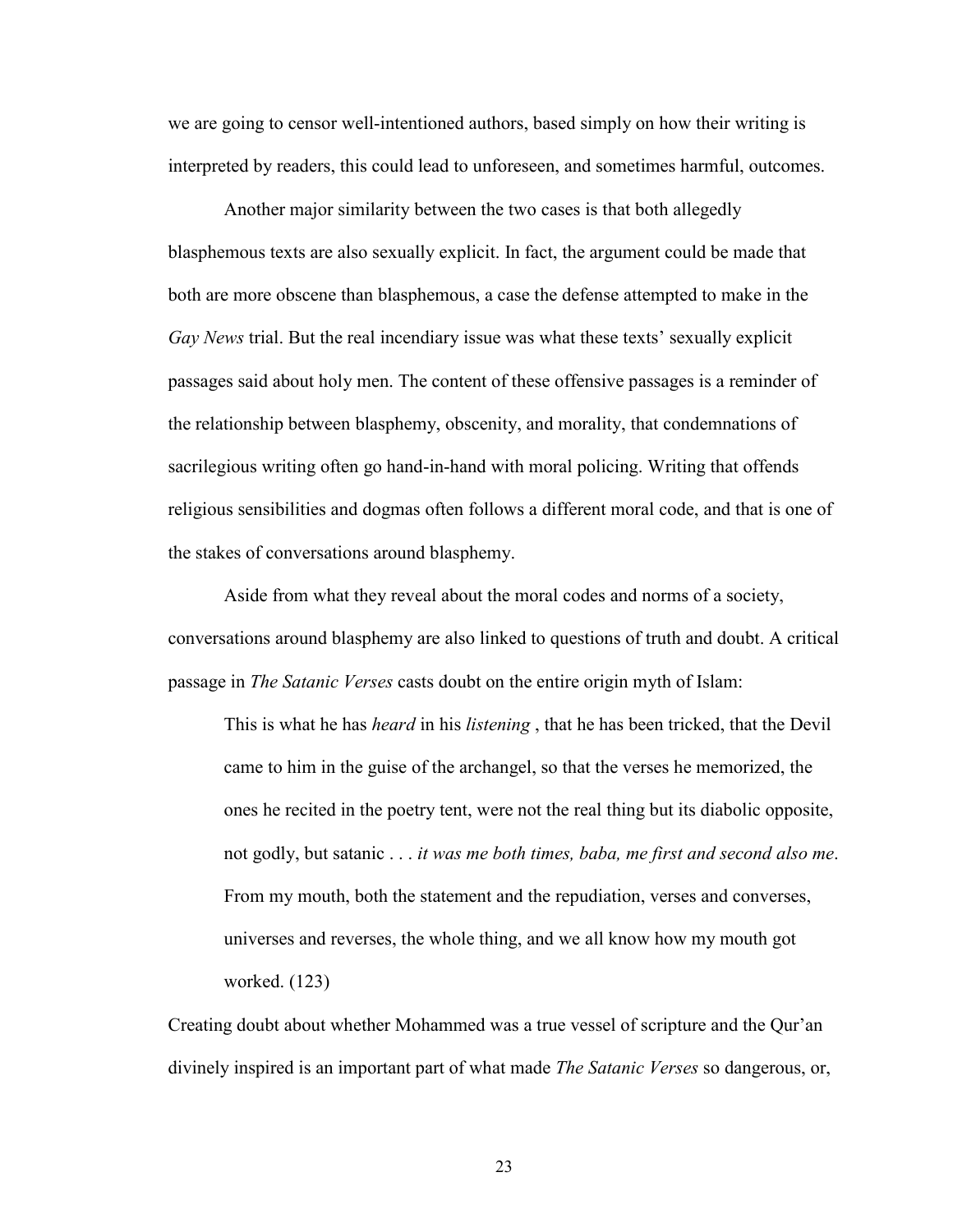in the eyes of some, blasphemous. As Suleri suggests, doubt is at the very heart of the novel (617). The ambiguity introduced in passages like the one above threatened believers by undermining the stories and practices they held as sacred. As Kundera suggested, the novel was not dangerous because it was a direct attack on Islam but because it planted seeds of doubt. Rushdie seems to acknowledge this himself when the narrator of the novel asks one of the protagonists "What is the opposite of faith? Not disbelief . . . Doubt" (92). By raising difficult questions through exploring an alternate history of the founding of Islam, Rushdie took his blasphemy a step further than Kirkup's.

Besides this, the main difference, of course, between the two cases is the recourse available to the aggrieved parties. Mary Whitehouse was successful in her case because blasphemy law did protect Christian feelings and holy figures; blasphemy law only protecting Christian beliefs is the reason why there was no legal solution to the Rushdie Affair. Crucially, these differences extended outside of the courtroom as well. Numerous writers, including Webster, have noted instances where social pressure and individual decisions were used to stop blasphemous works about Christianity from even being created during this time. These include Queen Elizabeth II, Prime Minister James Callaghan, and the Archbishop of Canterbury, Donald Coggan, preventing Danish filmmaker Jens Jorgen Thorsen from entering Britain to make a film about Jesus' sex life in 1976 (Webster 27). This demonstrates that even without a recourse to law, empowered individuals can still find ways to censor works that offend them. Although blasphemy laws were critiqued for being unfair, the truth is that letting society police free speech always leads to lopsided outcomes. While social media campaigns and other methods are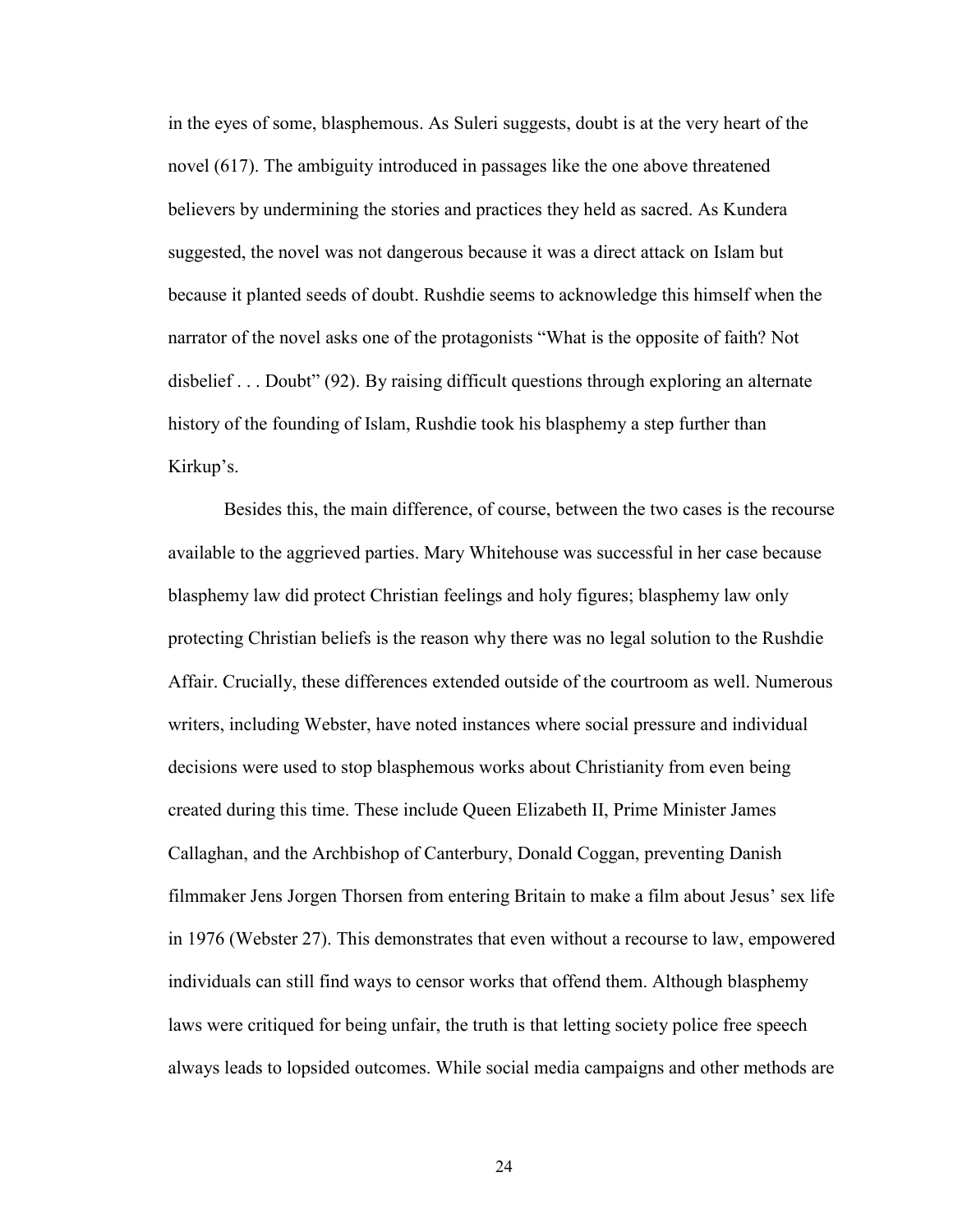frequently touted as a way for the unempowered to censor art they do not agree with, the results of these moves are often impermanent. Authors may lose a publishing deal or speaking opportunity, but there is usually another one around the corner.

In the modern age, social pressure has often been used to censor novels, showing that Rushdie's struggle to get a paperback copy of *The Satanic Verses* published was not a unique case but rather a model for how transgressive writing is dealt with in contemporary publishing. Although it was entirely legal, many publishers turned down the opportunity because they were afraid of the violence that would ensue. Some of these same dynamics reappeared in 2008 in the controversy surrounding *Jewel of Medina*, Sherry Jones' novel about Muhammad's wives (Kalder). Random House had initially sent Denise Spelberg, a professor of Islamic history, a proof of the novel in the hopes that she would provide a quote for the cover, but she instead complained about the book and how it would be received. Fears over publication of the novel causing violence led to Random House deciding to delay its publication. Although Jones could not have faced any legal repercussions for publishing the novel, her free speech was still endangered by the social climate created both by the Rushdie Affair and by laws such as the Racial and Religious Hatred Act. This situation, and others like it, show how the abolition of blasphemy law is not enough to solve this complicated issue.

This brings me to my proposed solution, that legislation be added to the Racial and Religious Hatred Act to specifically protect artistic works deemed to be in the public interest, echoing the language used in the 1959 Obscene Publications Act. Specifically, such works would be of artistic benefit to society—experts in that specific field would generally agree that it had artistic merit. Blasphemy law has not even been dead for two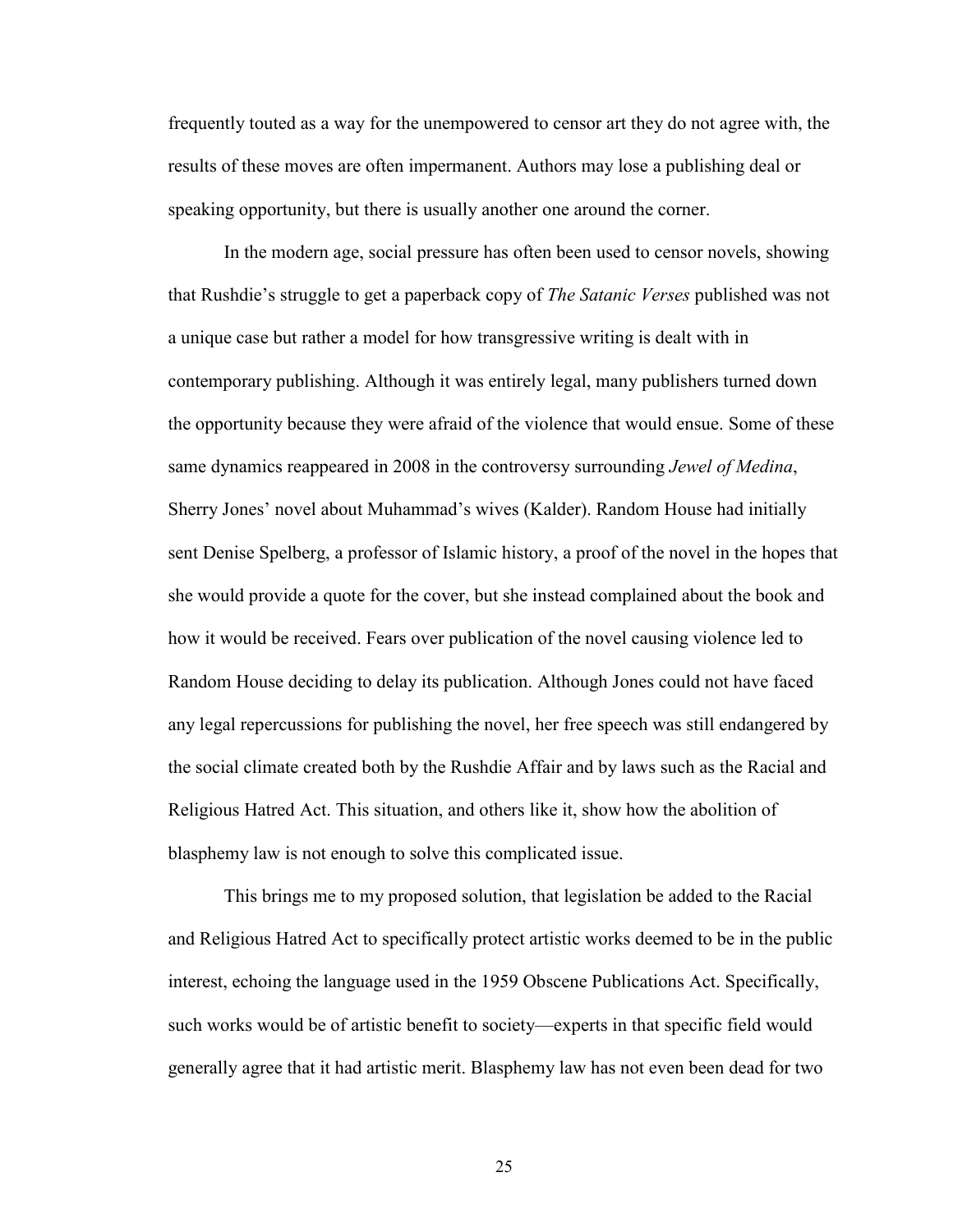full decades yet, and there were more than five decades between John William Gott's prosecution and the Whitehouse v Lemon case. There is a chance that the offense of blasphemy could be revived in some sort of altered format. The line between blasphemy and racism can also be thin enough that someone could make compelling arguments for elements of a text like *The Satanic Verses* to be responsible for inciting racial violence. Social pressure leading to the censorship of works like *Jewel of Madina* also shows that those who value free speech and the ability to critique religion need to do something to ensure that novels continue to be seen as works of art free from prosecution.

Language echoing the Obscenity Act's protection of works "for the public good . . .in the interests of science, literature, art or learning, or of other objects of general concern" could perhaps be added to the Racial and Religious Hatred Act. The first reason why that would be necessary is that there is value, as Kundera argued, in reserving fiction as a place where taboo topics can be discussed. He examined *The Satanic Verses* in the context of profanations, or bringing something out of its sacred sphere in order for it to be examined. This is an important aspect of literature that allows for the wrestling with established ideas in ways that can lead to new perspectives. Michiel Bot, a professor of law whose articles have been published in the leading journal of law and literature, elaborates on this idea with his examination of Arnold Grunberg's *The Jewish Messiah*, suggesting that profanations in literature can be used as a tool to counteract the effects of works like Adolf Hitler's *Mein Kamp*. In this particular novel, the author ventures into untouchable territory to examine and critique the hateful ideology that led to genocide in Europe during the first half of the last century. Bot also examines ways in which novels are governed by a "social contract not to take offense," while emphasizing the importance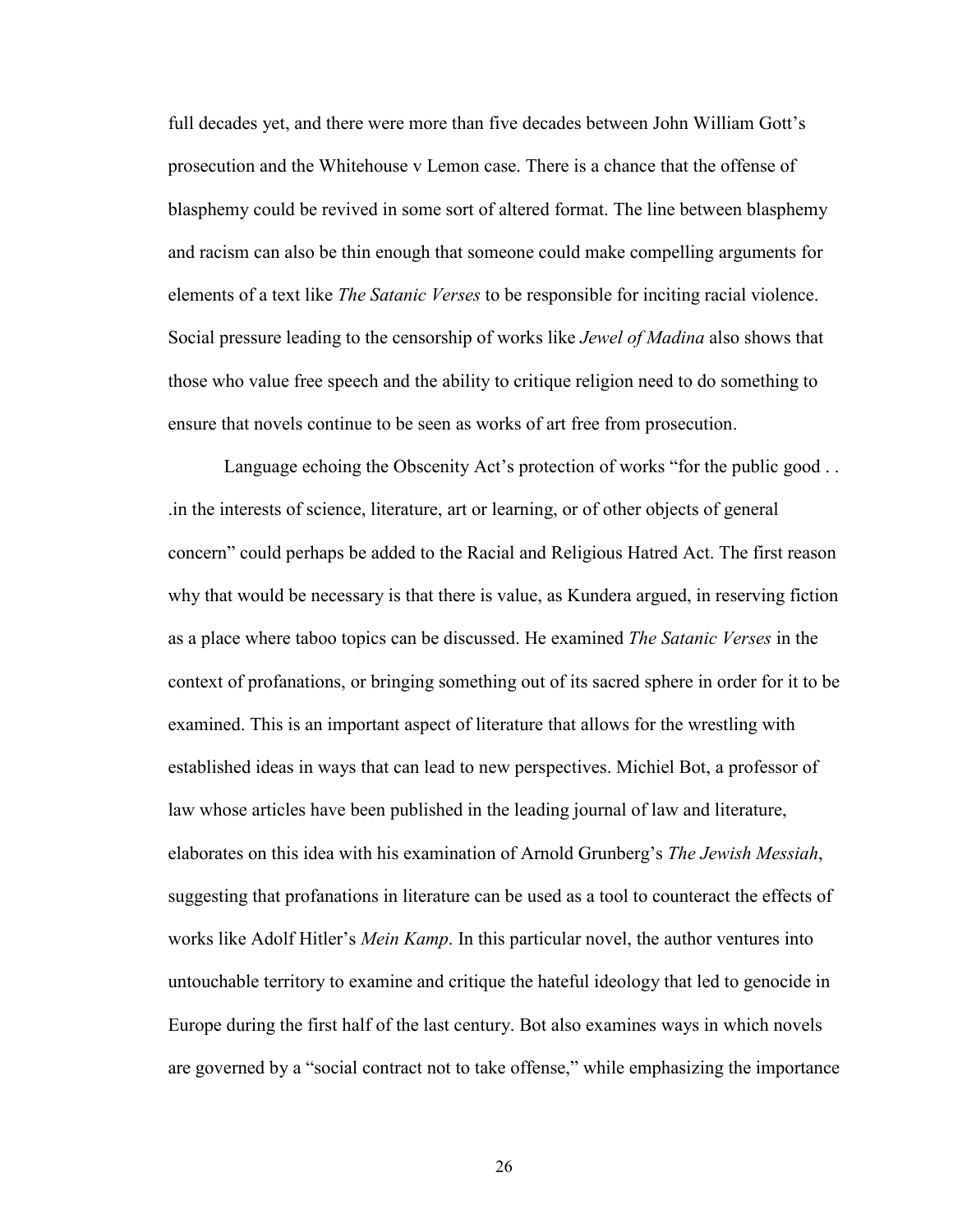of subverting various kinds of sacralization. The eminent English literary critic John Sutherland has also argued for the importance of novels as a place where taboo topics can be explored, stating that "fiction . . . is the only place nowadays where you are likely to find any grown-up discussion of race" and that a benefit of fiction is that "it need not pull its punches" (192, 198). Novels and other works of art are able to discuss and present controversial issues without taking a stance, which allows them to "go where journos and politics do not dare" (195). It is important to preserve novels as a place where different perspectives on issues such as religion and racism can be discussed without this causing large political controversies.

Moreover, a literary exemption could be important because certain aspects from *The Satanic Verses* also prove that the novel was not supposed to be read literally; however, these elements of the text could not prevent the controversy from happening. These include the magical realist elements of the novel. All of the controversial elements are taken from either dream sequences or retellings of historical events—none of it is set in the normal, present day. The aforementioned section of the novel focused on Mahound's writing of the Qur'an is bookended by quotes indicating that it took place during a dream. Indeed, the entire novel is essentially set in a type of fantasy world, as the opening event involves the two main characters Gibreel and Saladin surviving an airplane crash; we literally meet them as they are "tumbling from the heavens" (3). We also find out that Gibreel is schizophrenic, which makes the sequences about Mahound not only dreams but those of a mentally ill man (429). Other magical realist elements include the two protagonists' shapeshifting. Gibreel sports an angelic halo and Saladin begins growing horns (133). Many of those who voiced outrage over *The Satanic Verses*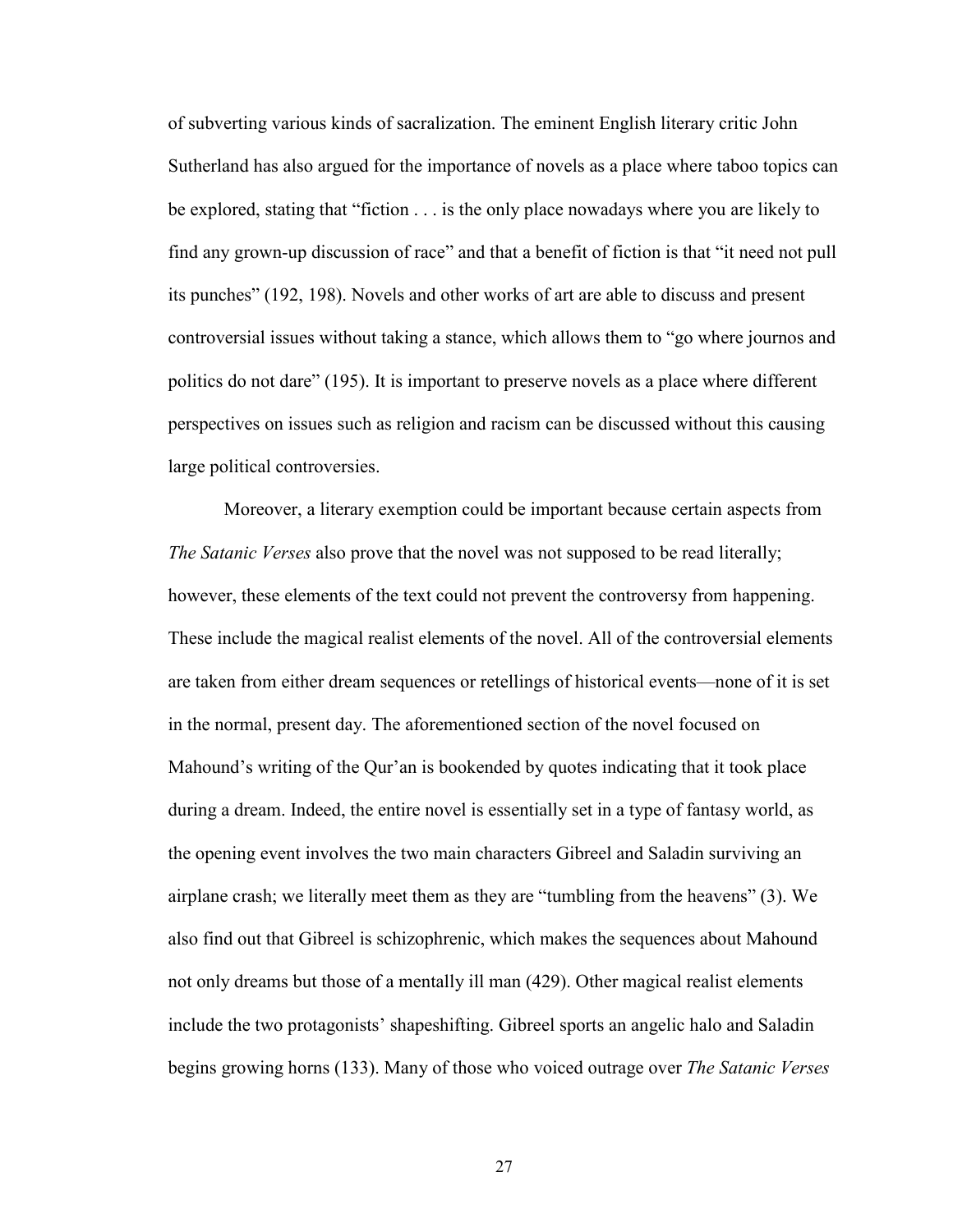were naive of these qualifying contexts for its most inflammatory passages. The case of *Lady Chatterley's Lover* shows the importance of reading works in context as something that may seem striking, pointless, and offensive can actually be seen as having great literary merit in the wider context of a work of art. In particular, the passages that were seen as graphic or sexually explicit contributed to realistic, psychologically interesting characters. Outside of context, they seemed offensive and gratuitous, but within context, they added to the work as a whole. In a similar vein, many offensive elements in the text were not said by Rushdie or his demonic narrator but by entirely fictional characters they only truly make sense in context. These include descriptions of Mahound, who is described as a shrewd "businessman" (93) and his followers who are insulted as "that bunch of riff-raff" and "*goons*—fucking clowns" by other characters (101). While these quotes could be criticized as blaspheming against a prophet or showing prejudice against an entire religion, Rushdie included them to show the obstacles Islam faced during its early years. In *Joseph Anton*, he defends these types of passages by stating his interest in showing the persecution early Islam faced, adding that "it is impossible to portray the persecution of a new faith without showing the persecutors doing some persecuting" (274)

In a 2009 BBC documentary entitled *The Satanic Verses Affair*, Dr. Essawy articulated a suggestion to put an end to some of the controversy surrounding the Rushdie Affair: "Put a health warning on the book, to say that this is a novel and has nothing to do with historical events" (*The Satanic Verses Affair*). While this is an idea that makes sense, and is similar to pre-emptive attempts to avoid libel lawsuits by stating that the characters and events are fictional, this should be a given in a democratic society like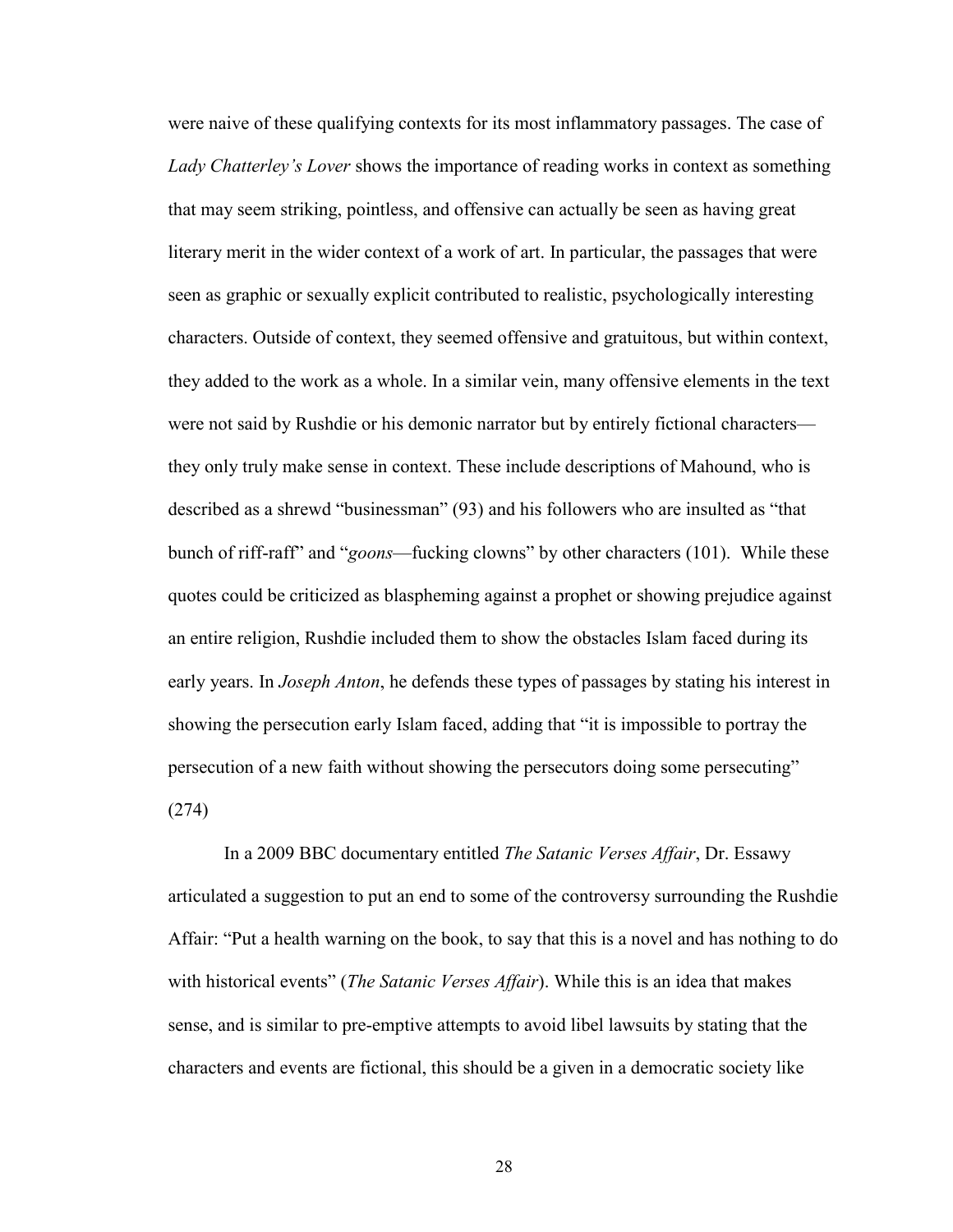England. If an exception for artistically beneficial works were added to hate speech laws, it would accomplish this task for future works. Publishers would not have to take responsibility for doing so or attempt to guess what the societal response to the text will be—it would simply be a given that literary texts are seen as artistic rather than truthful depictions of history and people.

As far as literary merit is concerned, in addition to the aforementioned discussion of immigration, critics have written about the important postcolonial themes in the text. Lubabah Chowdhury, professor of English at Brown University has suggested that "The Satanic Verses is a novel about 'good' immigrants" (82). Suleri and others have noted the importance of this postcolonial novel's examination of the issues of faith and belief. She suggests that "Rushdie has written a deeply Islamic book" outside the mainstream of English literature at the time (606). It is an important novel because of the ways that Rushdie uses blasphemy as "an enabling conceit" to write about the feminization of Islam and other aspects of gender and societal changes that were important at the tie (615).

On the other hand, some commentators believe that artistic merits are not enough to warrant books like this to be published; like non-fiction books, they should also be censored, whether through law or by making wise publication decisions. The case of *The Jewel of Madina*, mentioned above, illustrates this. In the vein of Richard Webster who wrote about respecting your enemy's flag, some have seemed to argue for increased selfcensorship. Notably, Ali Mazrui suggested, "The British riot and kill over soccer; Muslims riot over God. The world of sports and the world of books should take these factors into consideration" (39). He also argued that "the world has shrunk to such an extent, that there are languages that are transnational, and that books published in one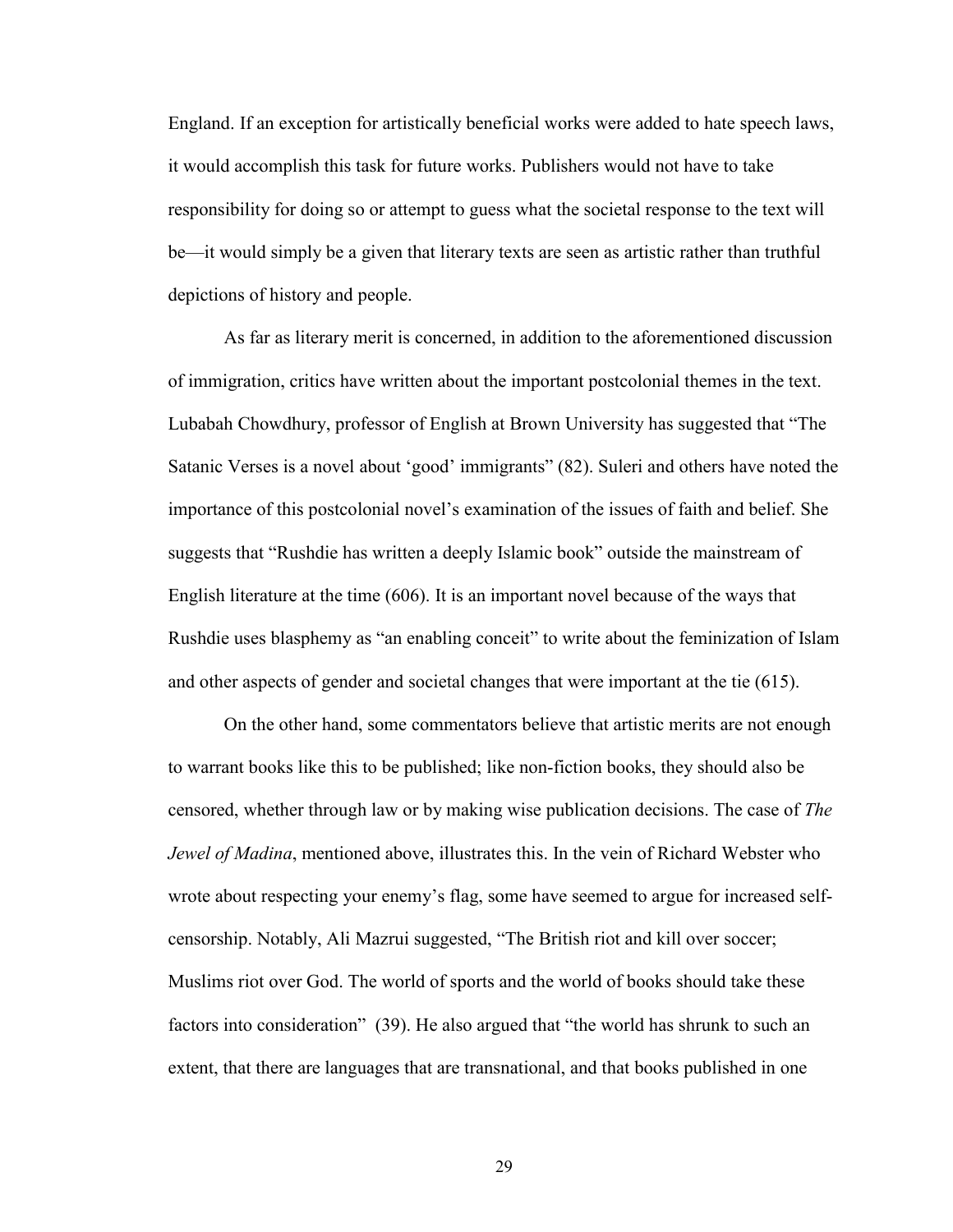part of the world could have repercussions of a practical kind on other societies. So it just adds an additional dimension of social responsibility . . . the bigger the constituency, the bigger the social responsibility" (40). However, the Rushdie case seems to work against his argument as it shows that it is impossible to consider everyone's feelings at once. We cannot fully expect writers to censor themselves completely because we have different ideas of what is okay. Rushdie was very adjacent to the Muslim community and part of it in many ways and even he could not foresee all of that turmoil that would ensue from the novel's publication.

Finally, in an echo of some of the arguments found in the 1981 Law Commission report, there is always the belief that blasphemy is already dead. The law has completely decriminalized it and so nobody will attempt to use it to censor literature. However, I would suggest that staunch believers may use hate speech laws to get around this issue. When blasphemy was criminalized, editors, publishers, and individual citizens alike frequently found ways to stop works that could be prosecuted from ever being created in the first place—such as in the case of Jens Jorgen Thorsen's film. One could hope that the opposite could also be true. Adding an exception to the already existing laws on offensive speech against racial groups could allow social mechanisms to follow in the paths. Knowing that there is no legal recourse could prevent people from taking action and instead encourage them to let these literary works exist and not do anything about it.

Both the Rushdie Affair and Whitehouse v Lemon show that it is important to try and find answers to these questions in the eye of the storm, so to speak. Once these questions are applied to real literary works, the consequences can be unexpected. It is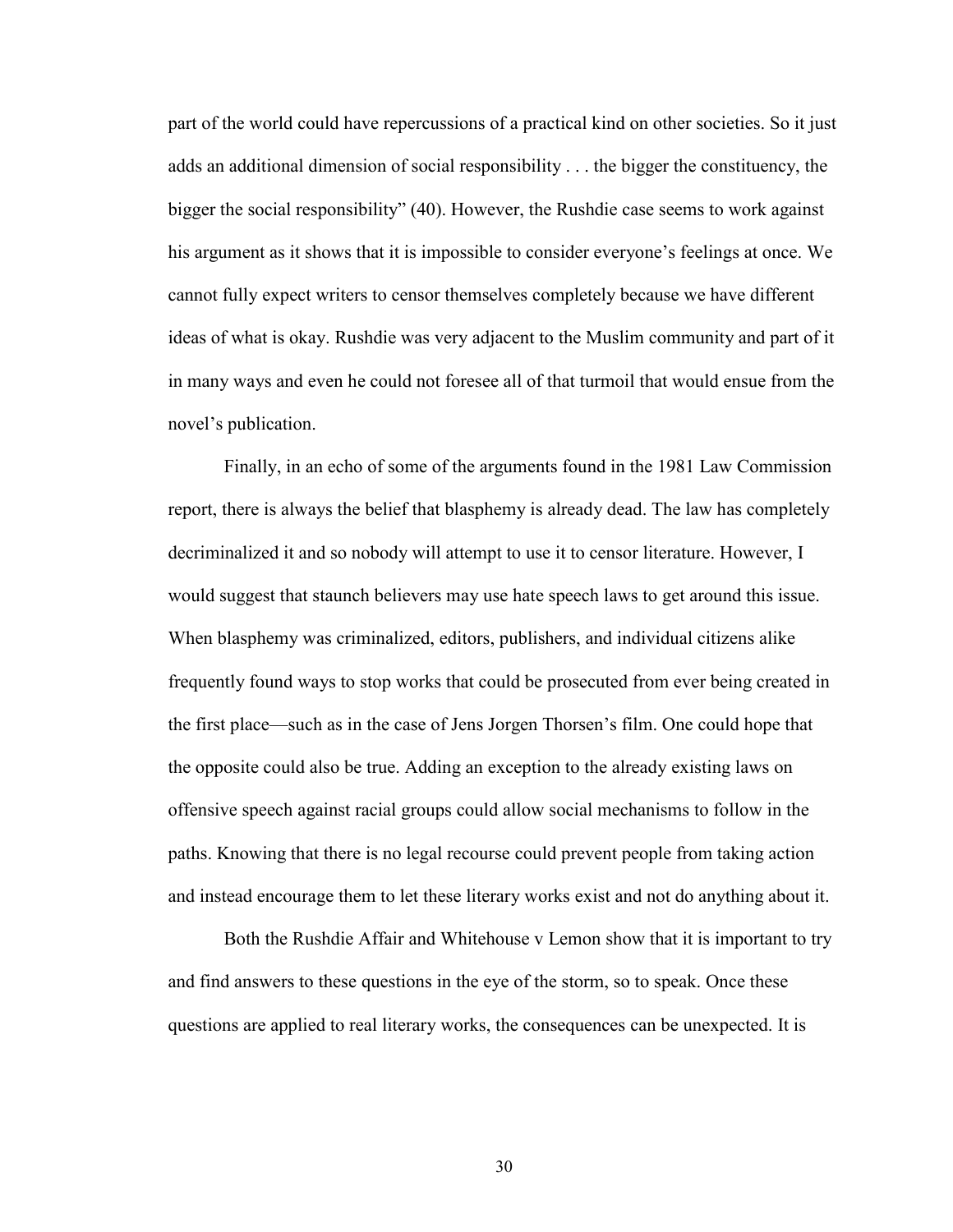good to set precedents, both legal and social, while there is still room for hypothetical debates that do not affect specific artistic works or their creators.

### **Conclusion**

In conclusion, some of the questions raised by the Rushdie Affair still have not been answered. The question of blasphemous speech still lingers even though the law against blasphemy has been abolished. Whitehouse v. Lemon and the Rushdie Affair show the importance of considering a variety of perspectives, and both situations demonstrate the way that secularism and multiculturalism push against and try to counterbalance each other. Secularism, by nature, does not prioritize protecting the religious beliefs and figures. Multiculturalism often breeds religious diversity and can lead to the growth of groups in society who are offended by sacrilegious works. In a society that is both secular and multicultural, there are individuals who question and criticize religion, and there are others who hold it dear—there is no way to treat blasphemous art in a way that makes both groups completely happy. Some would do away with any type of restrictions on speech, but having some limits, such as those found in the Racial Hatred Act can be important for a functional society. Overall, though, it is important to make an exception for artistic works that preserves them as a space where difficult topics can be explored in innovative ways from and from all perspectives.

This issue is important because it is not purely an English issue—current events continue to show that the violence of the Rushdie Affair is not behind us yet. In 2020, a French history teacher was decapitated by a man angry that he had shown the Charlie Hebdo cartoons in class, proving that blasphemous art is still a sensitive topic for believers (Nossiter). In France, the prime minister, Michael Valls, speaking out against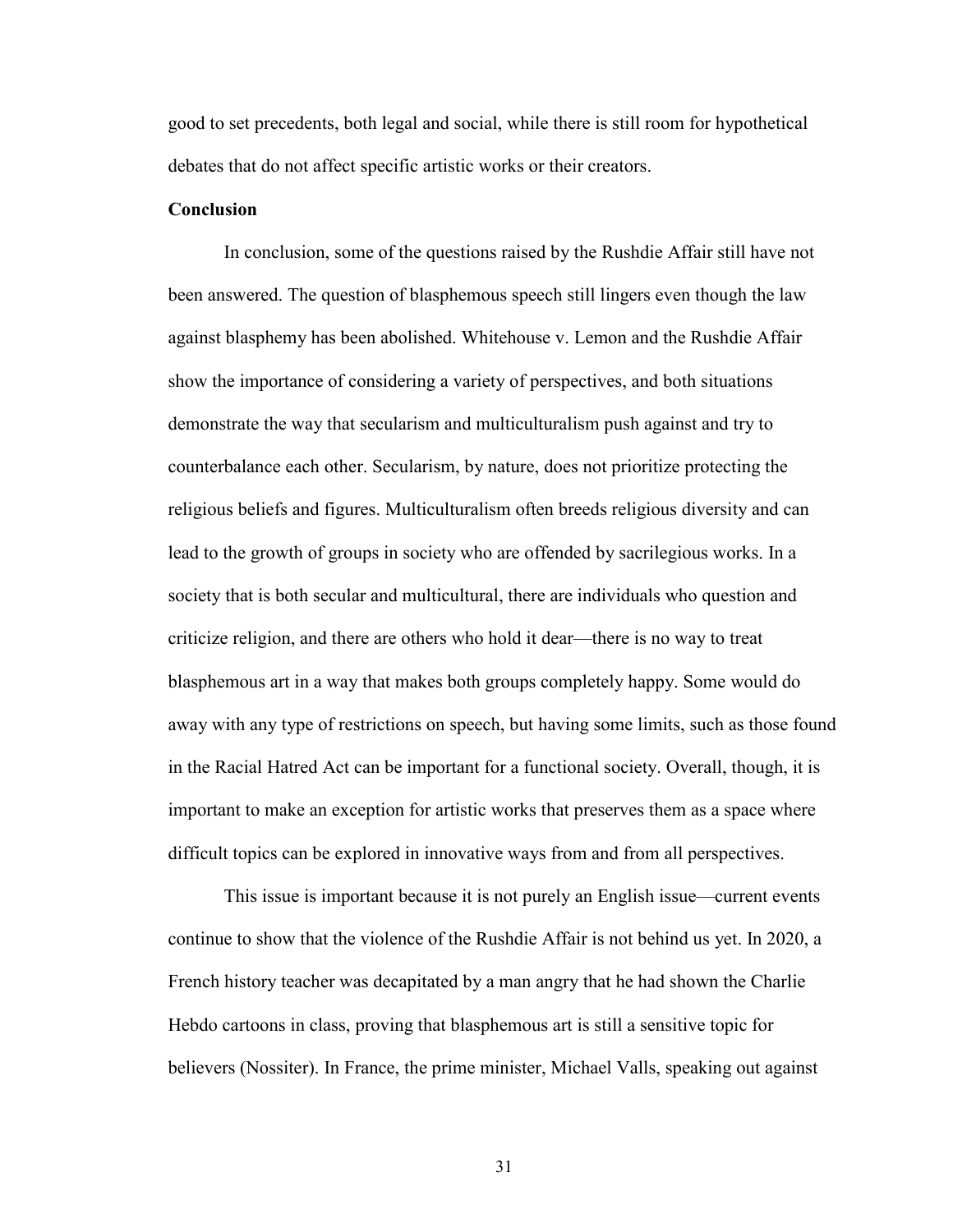Michel Houellebecq, the author of *Submission*, a novel critiqued by many to be Islamophobic shows that social, rather than legal, mechanisms continue to be the way that many such texts are policed in Western Europe, potentially leading to a situation in which publishers are afraid to publish potentially controversial texts, such as *Jewel of Madina* (Doyle).

The response to these various forms of literature reminds us of the importance of treating all the same under the law—in this case, balancing the competing needs of artists and religious individuals. Although it may not seem so on the surface, Richard Webster suggests that the desires and feelings of writers are not so far off from those of religious believers. He argues that, "The more closely we examine liberal rhetoric, the more it seems that we are indeed dealing not with a battle between religion and secular liberalism but with a clash between two forms of essentially religious ideology" (53). In support of this, he notes ways in which Rushdie "suggests quite directly and unequivocally that for him, at least, the art of the novel had been adopted as a substitute for religious faith—a faith which he is, by implication, prepared to defend with all the zeal shown by the Bradford Muslims in defending their faith" (53).

Adding an explicit artistic exception for offensive speech could potentially be an important way of balancing the needs of both writers and religious believers. It is a compromise that places constraints and affordances on both groups. However, the process of secularization is still ongoing, and immigration and changing trends in religious belief and practice continue to evolve and affect England's demographics. Christianity was the dominant belief system there at the start of the last century, but this is changing. Therefore, offensive speech about religion is an issue that needs to be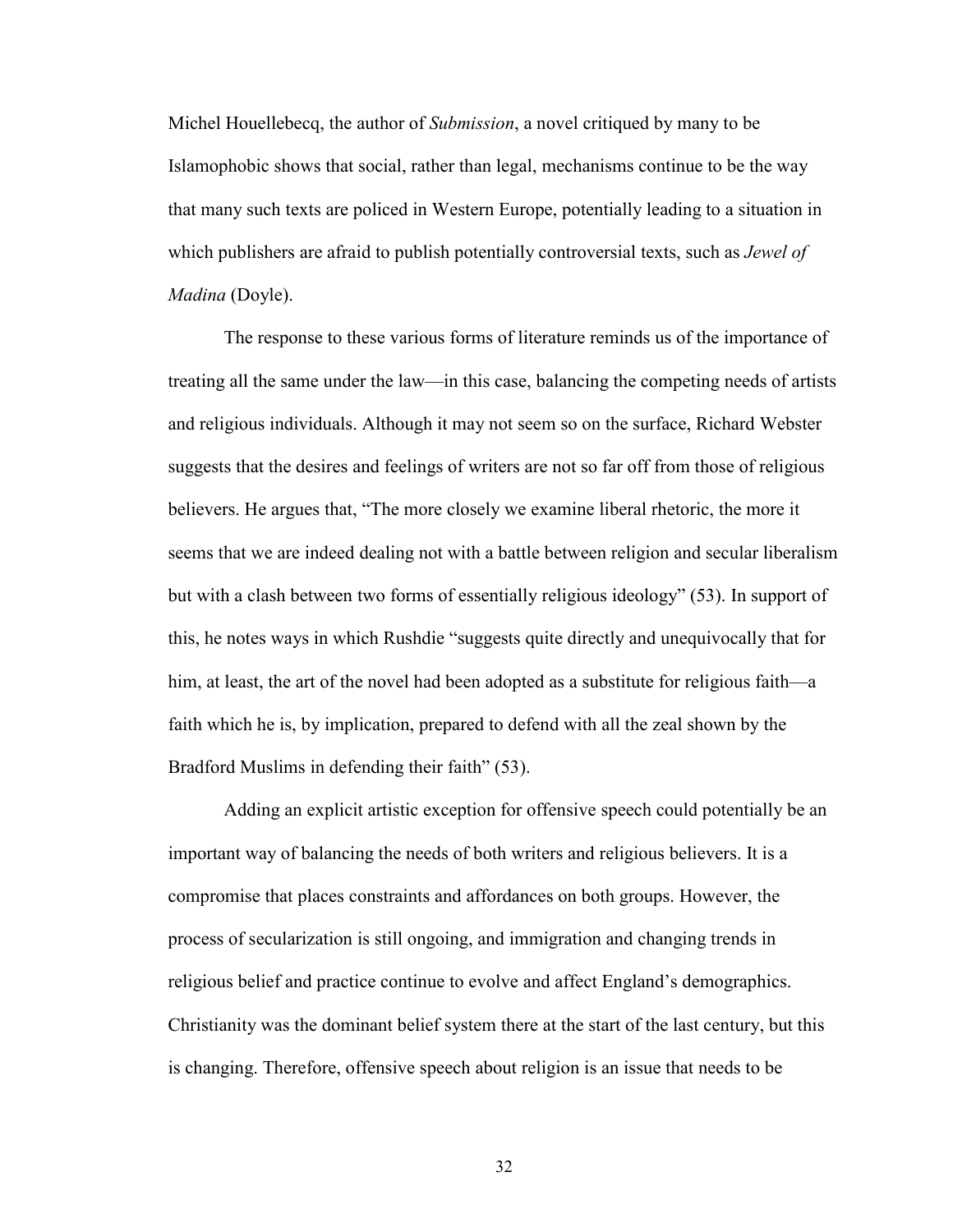continually revisited as standards in society change, and all parties need to stay open to making adjustments while also prioritizing certain things they should budge on including the right for artistic works art to explore difficult topics.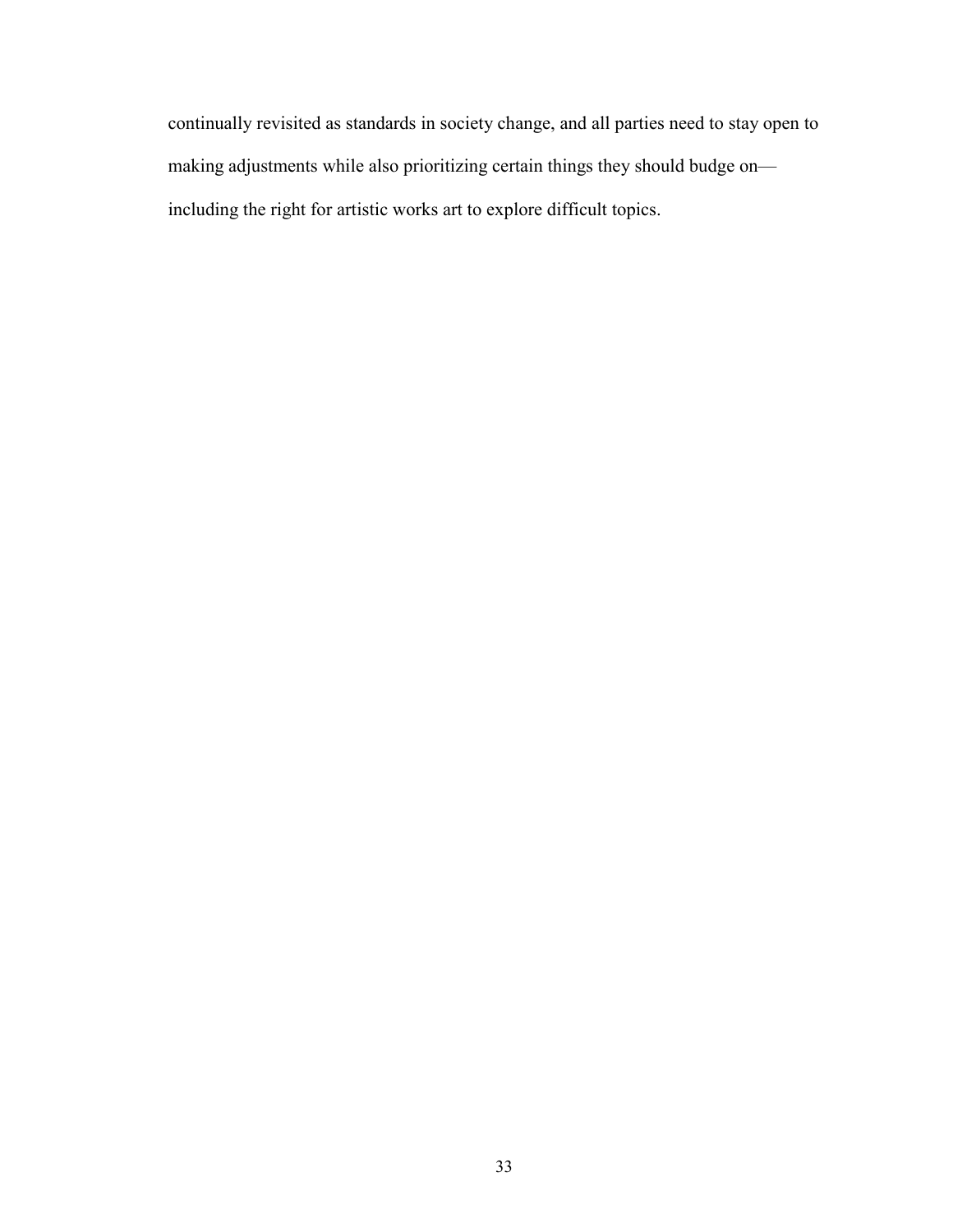#### Works Cited

- Ackerman, Elliot, et al. "A Letter on Justice and Open Debate." *Harper's Magazine,* 7 July 2020, [https://harpers.org/a-letter-on-justice-and-open-debate/.](https://harpers.org/a-letter-on-justice-and-open-debate/)
- Appignanesi, Lisa, and Sara Matiland, editors. *The Rushdie File.* Syracuse University Press, 1990.

"Bid to Prosecute Rushdie Is Rejected." *The New York Times*, 10 April 1990, [https://www.nytimes.com/1990/04/10/books/bid-to-prosecute-rushdie-is](https://www.nytimes.com/1990/04/10/books/bid-to-prosecute-rushdie-is-rejected.html#site-content)[rejected.html#site-content](https://www.nytimes.com/1990/04/10/books/bid-to-prosecute-rushdie-is-rejected.html#site-content) 

Blankenship, Kevin. "Rushdie's Deal with the Devil." *Los Angeles Review of Books*, 30 Jan. 2019, [https://lareviewofbooks.org/article/rushdies-deal-with-the-devil/.](https://lareviewofbooks.org/article/rushdies-deal-with-the-devil/)

"Blasphemy." *UK Parliament*,

[https://publications.parliament.uk/pa/ld200203/ldselect/ldrelof/95/9515.htm#note](https://publications.parliament.uk/pa/ld200203/ldselect/ldrelof/95/9515.htm#note134) [134.](https://publications.parliament.uk/pa/ld200203/ldselect/ldrelof/95/9515.htm#note134)

Bot, Michiel. "The Right to Offend? Contested Speech Acts and Critical Democratic Practice." *Law & Literature*, vol. 24, no. 2, 2012, pp. 232-64,

[https://doi.org/10.1525/lal.2012.24.2.232.](https://doi.org/10.1525/lal.2012.24.2.232)

---"'Translating' Mein Kampf: Arnon Grunberg's Profanations." *Law & Literature*, vol. 31, no. 1, 2019, pp. 95-112, doi: 10.1080/1535685X.2017.1327693.

Bukhari, Mubasher. "Pakistan court sentences Christian to death on blasphemy charges." *Reuters*, 8 Sep. 2020, [https://www.reuters.com/article/us-pakistan](https://www.reuters.com/article/us-pakistan-blasphemy/pakistan-court-sentences-christian-to-death-on-blasphemy-charges-idUSKBN25Z29L)[blasphemy/pakistan-court-sentences-christian-to-death-on-blasphemy-charges](https://www.reuters.com/article/us-pakistan-blasphemy/pakistan-court-sentences-christian-to-death-on-blasphemy-charges-idUSKBN25Z29L)[idUSKBN25Z29L.](https://www.reuters.com/article/us-pakistan-blasphemy/pakistan-court-sentences-christian-to-death-on-blasphemy-charges-idUSKBN25Z29L)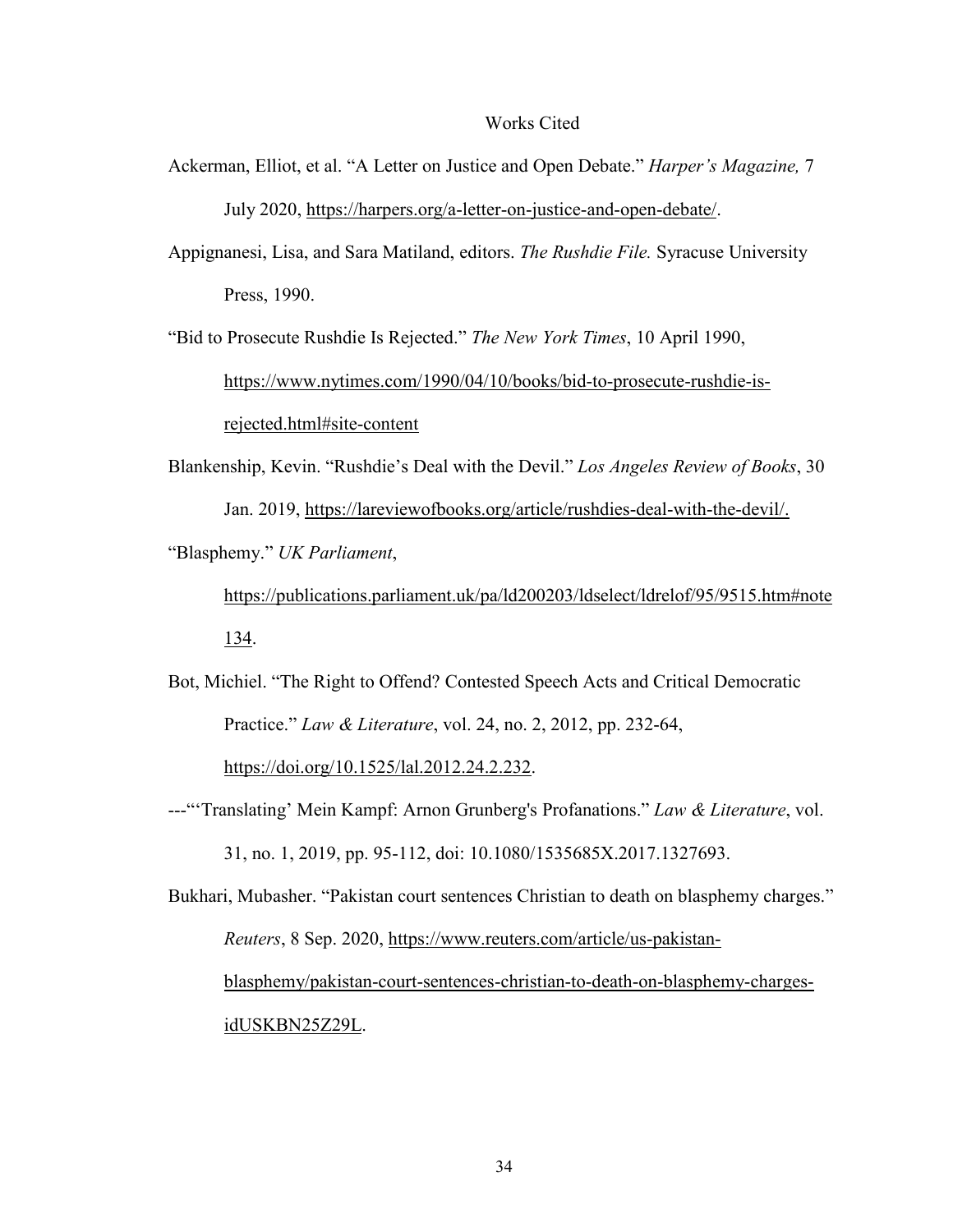- Chowdhury, Lubabah. ""Over and against [the law]": Migration, Secularism and Women of Color Feminisms in The Satanic Verses and The Year of the Runaways." *Journal of Commonwealth and Postcolonial Studies*, vol. 7, no. 1, 2019, pp. 81- 94.
- Crossette, Barbara. "Iran Drops Rushdie Death Threat, and Britain Renews Teheran Ties." *New York Times*, 25 Sept. 1998,

[https://www.nytimes.com/1998/09/25/world/iran-drops-rushdie-death-threat-and](https://www.nytimes.com/1998/09/25/world/iran-drops-rushdie-death-threat-and-britain-renews-teheran-ties.html)[britain-renews-teheran-ties.html.](https://www.nytimes.com/1998/09/25/world/iran-drops-rushdie-death-threat-and-britain-renews-teheran-ties.html)

Denning, Alfred. *Freedom Under the Law*. London, Stevens & Sons Limited, 1949.

Doyle, Rob. "Review: Submission, by Michel Houellebecq." *The Irish Times*, 12 Sep. 2015, [www.irishtimes.com/culture/books/review-submission-by-michel](http://www.irishtimes.com/culture/books/review-submission-by-michel-houellebecq-1.2348632)[houellebecq-1.2348632](http://www.irishtimes.com/culture/books/review-submission-by-michel-houellebecq-1.2348632)

*End Blasphemy Laws*. Humanists International, [https://end-blasphemy-laws.org/.](https://end-blasphemy-laws.org/)

- Fellion, Matthew, and Katherine Inglis. *Censored: A Literary History of Subversion and Control*. McGill-Queen's University Press, 2017.
- "40 Killed in a Turkish Hotel Set Afire by Muslim Militants." *The New York Times*, 3 July 1993, www.nytimes.com/1993/07/03/world/40-killed-in-a-turkish-hotel-setafire-by-muslim-militants.html.

James, Mike. "Long-term International Migration 2.00, Citizenship, UK." *Office of National Statistics,* 26 Nov. 2020,

[https://www.ons.gov.uk/peoplepopulationandcommunity/populationandmigration/](https://www.ons.gov.uk/peoplepopulationandcommunity/populationandmigration/internationalmigration/datasets/longterminternationalmigration200citizenshipuk) [internationalmigration/datasets/longterminternationalmigration200citizenshipuk.](https://www.ons.gov.uk/peoplepopulationandcommunity/populationandmigration/internationalmigration/datasets/longterminternationalmigration200citizenshipuk)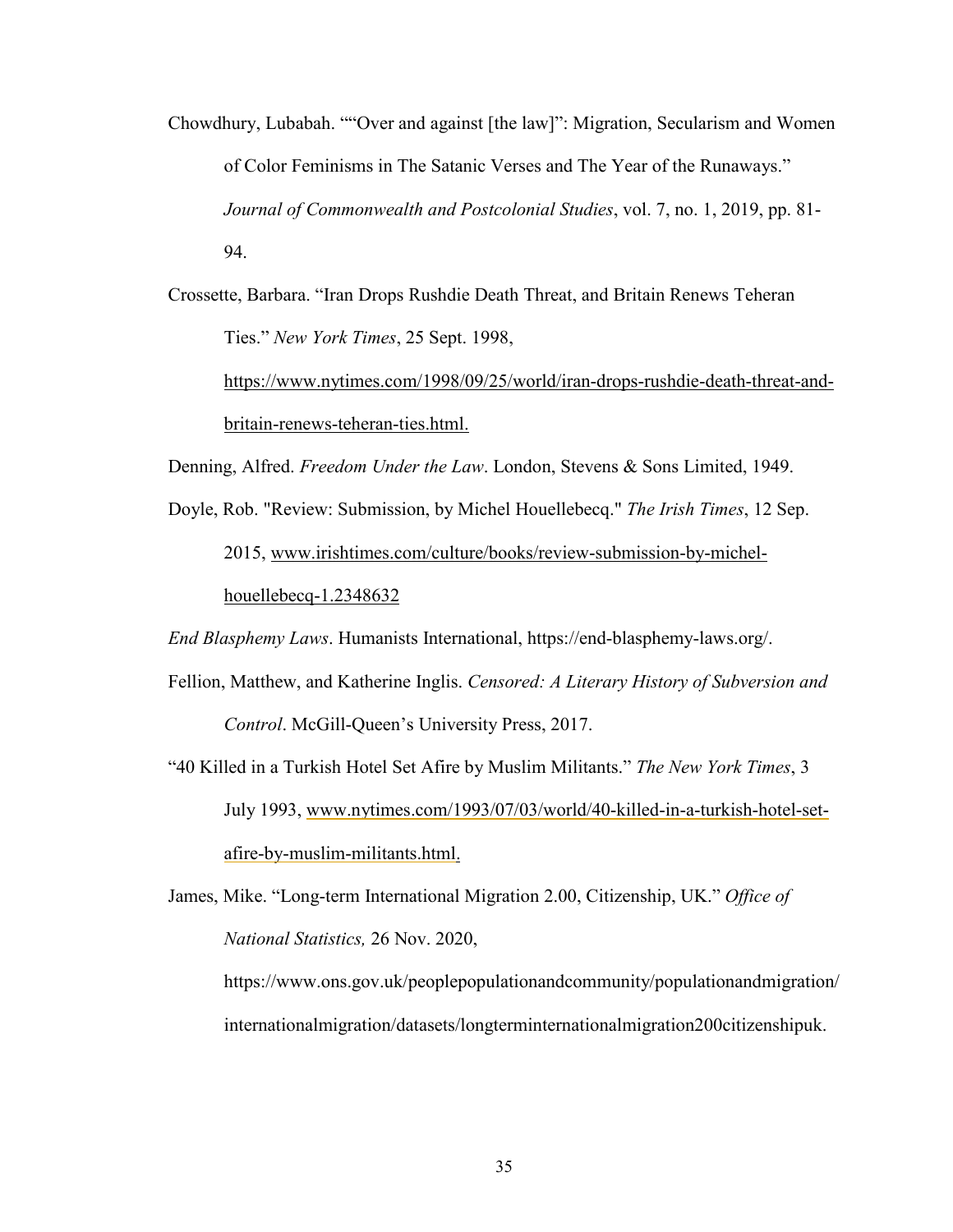- Kalder, Daniel. "In search of The Jewel of Medina controversy." *Guardian*, 5 March 2009, https://www.theguardian.com/books/booksblog/2009/mar/05/sherry-jonesjewel-medina
- Kearns, Paul. "The End of Blasphemy Law." *Amicus Curiae*, no. 76, 2008, pp. 25-7.
- Kundera, Milan. "The Day Panurge No Longer Makes People Laugh." *Critical Quarterly*, vol. 38, no. 2, 1996, pp. 33-50, doi: 10.1111/j.1467- 8705.1996.tb01121.x.
- The Law Commission. "Offences Against Religion And Public Worship." 1985. PDF.
- Levy, Leonard. *Blasphemy: Verbal Offense Against the Sacred, from Moses to Salman Rushdie*. Knopf, 1993.
- Malik, Kenan. *From Fatwa to Jihad: How the World Changed from* The Satanic Verses *to* Charlie Hebdo. Atlantic Books, 2017.
- Mazrui, Ali. "Witness for the prosecution: A cross examination on the Satanic Verses." *Third Text*, vol. 4, no. 11, pp. 31-40, doi: 10.1080/09528829008576261.
- "Nigerian singer sentenced to death for blasphemy in Kano state." *BBC News*, 10 Aug.

2020, <https://www.bbc.com/news/world-africa-53726256>

Nossiter, Adam. "Man Beheads Teacher on the Street in France and Is Killed by Police." *The New York Times*, 16 Oct. 2020,

[www.nytimes.com/2020/10/16/world/europe/france-decapitate-beheading.html](http://www.nytimes.com/2020/10/16/world/europe/france-decapitate-beheading.html)

"Obscene Publications Act 1959." *[Legislation.gov.uk,](http://legislation.gov.uk/)* 

[https://www.legislation.gov.uk/ukpga/Eliz2/7-8/66/introduction.](https://www.legislation.gov.uk/ukpga/Eliz2/7-8/66/introduction)

"Racial and Religious Hatred Act 2006." *[Legislation.gov.uk](http://legislation.gov.uk/)*,

<https://www.legislation.gov.uk/ukpga/2008/4/section/79>